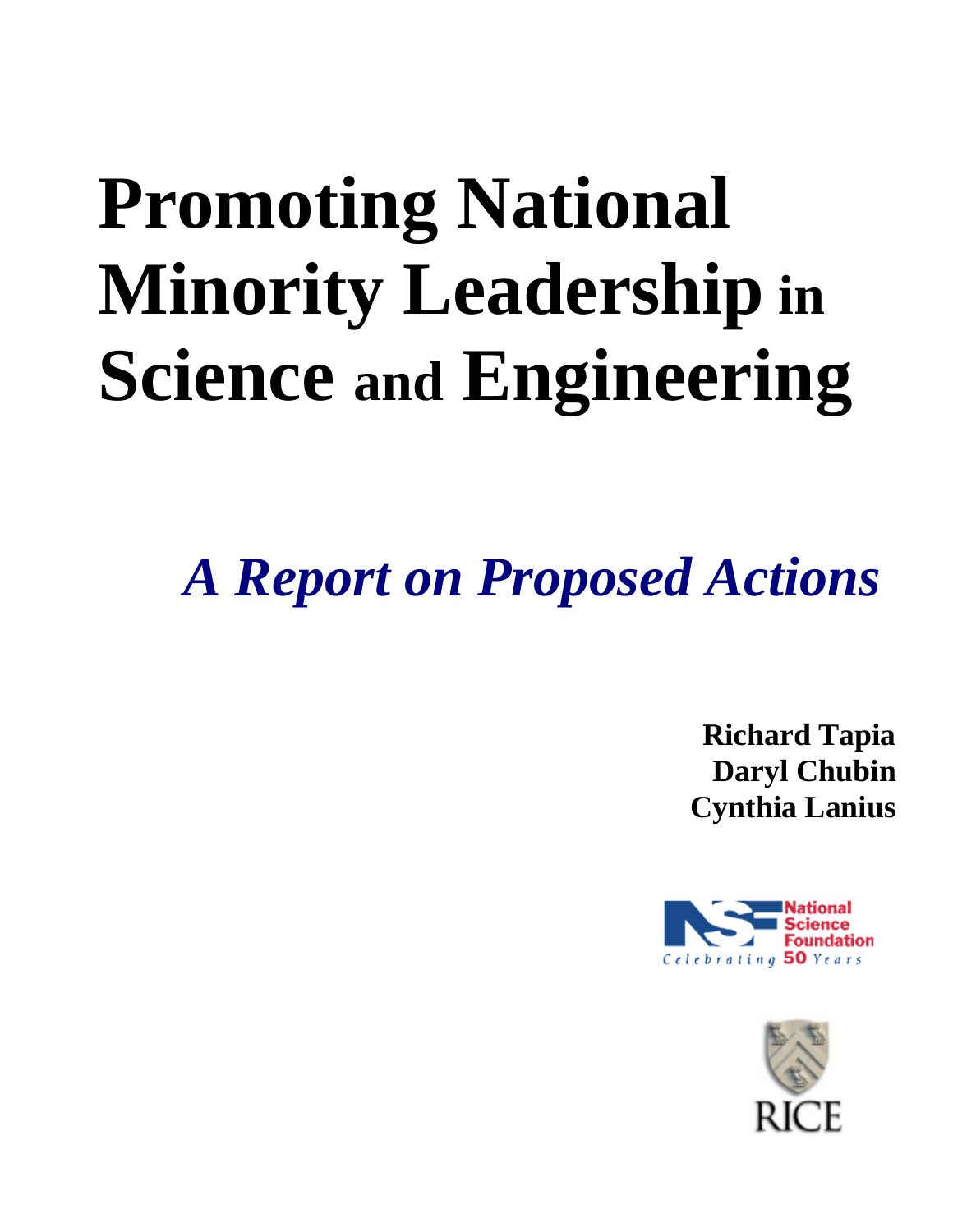Any opinions, findings, and conclusions or recommendations expressed in this report are those of the authors and do not necessarily reflect the view of the National Science Board or the National Science Foundation.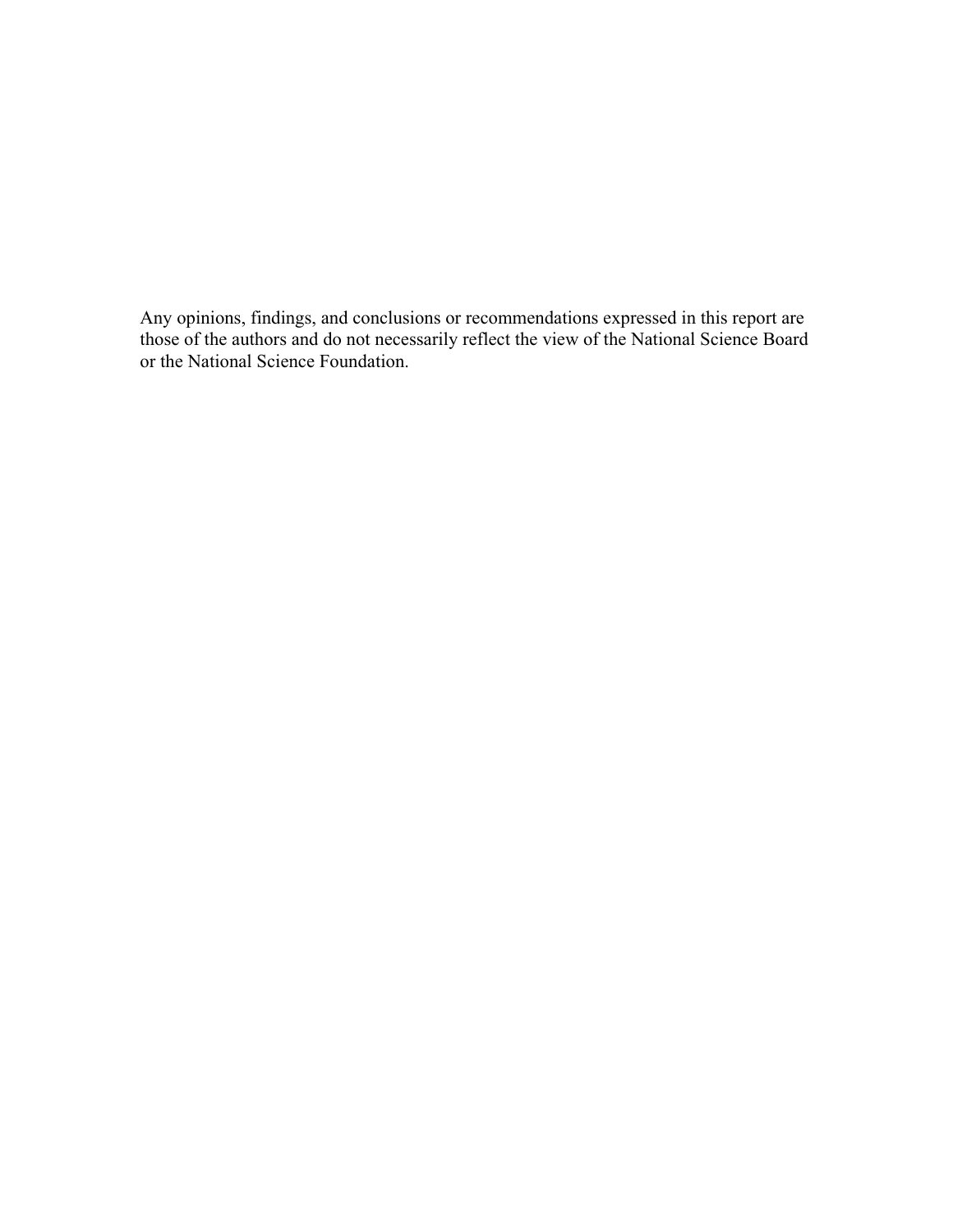# **Table of Contents**

# **Cover Letter**

# **Acknowledgements**

# **Foreword**

# **NSF Summit Report -**

# *Promoting National Minority Leadership in Science and Engineering*

- The Problem
- The Event
- Proposed Actions
- Conclusions

# **Appendices**

- A Select Bibliography and Data Sources
- B List of Summit Participants<br>C Meeting Evaluation
- Meeting Evaluation
- D Framework: "Lack of Minority Leadership: Possible Causes and Plausible Solutions," by Richard Tapia, Rice University
- E Web Resources: A Starter List

# **Information About The Authors**

**The full report can also be accessed at http://ceee.rice.du/Books/DV/leadership/index.html.**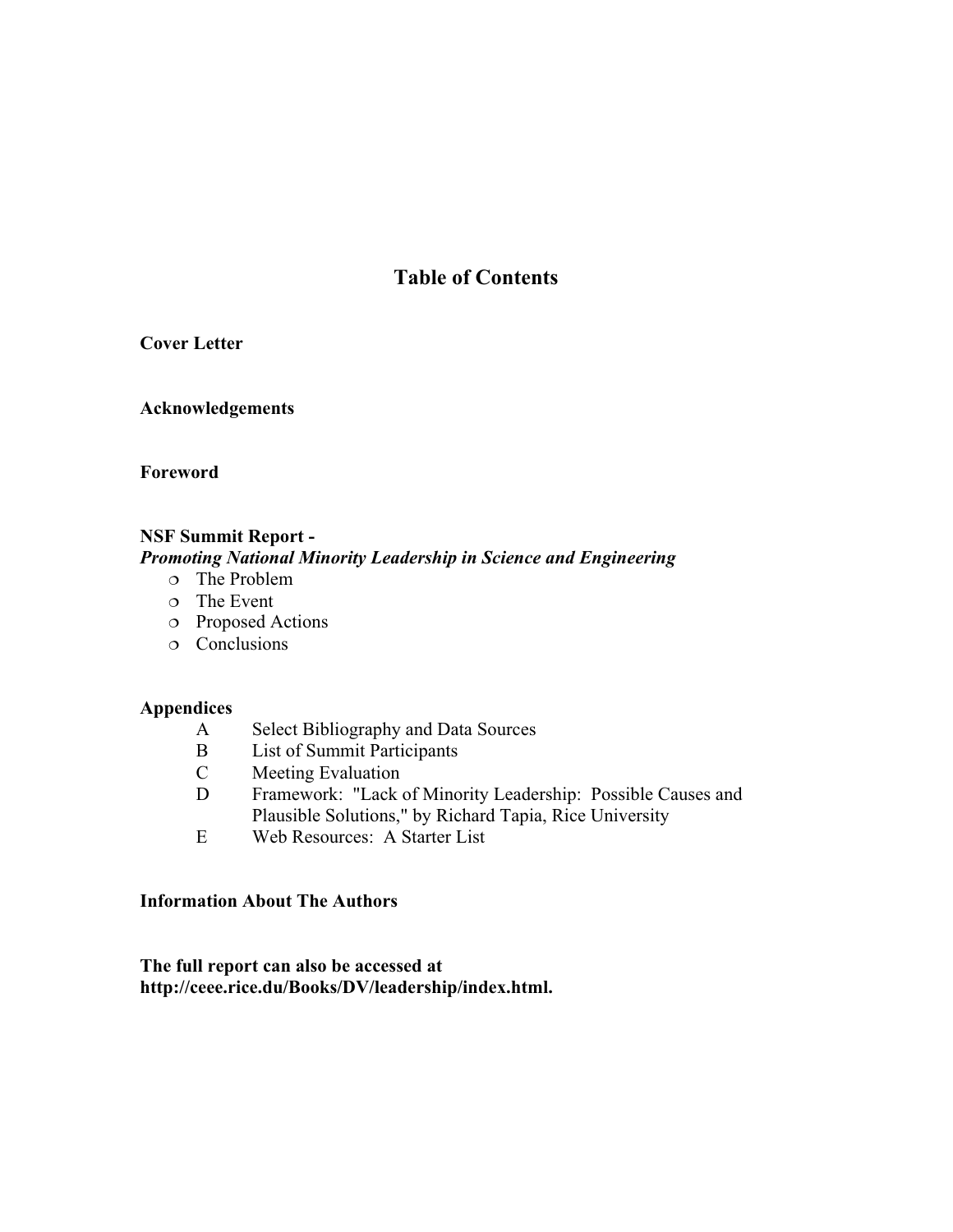

**RICE UNIVERSITY** DEPARTMENT OF COMPUTATIONAL AND APPLIED MATHEMATICS-MS 134 **GEORGE R. BROWN SCHOOL OF ENGINEERING GRADUATE DIVISION** 

October 9, 2000

Dear Colleague,

On behalf of attendees of NSF's Summit Meeting on Promoting National Minority Leadership in Science and Engineering, I submit this report for your consideration. Unlike the typical focus on "minority participation in science and engineering" and the prerequisites for participation, this report addresses the pinnacle of status within the career - leadership. Specifically, what does it take to create, from among members of ethnic or racial minority groups, leaders with scientific, mathematical, and engineering skills and credentials? The report summarizes discussions and recommendations from the meeting made by some of the nation's leading scholars on underrepresented minority participation in science and engineering.

Many individuals went beyond the call of duty to make this report happen, but I particularly want to thank Daryl Chubin of the National Science Foundation for his continued commitment and gracious support of this activity. The report benefited significantly from Daryl's talents.

Appendices to the report include valuable information -- a bibliography and data resource list, a list of all meeting attendees, an evaluation of the meeting, a talk that I gave to frame the discussion entitled "Underrepresented Minority Leadership: Possible Causes and Plausible Solutions", and a list of related web resources.

Our hope is that educators and policymakers will use this report as a launch pad for action.

Sincerely,

har Tapea

Richard Tapia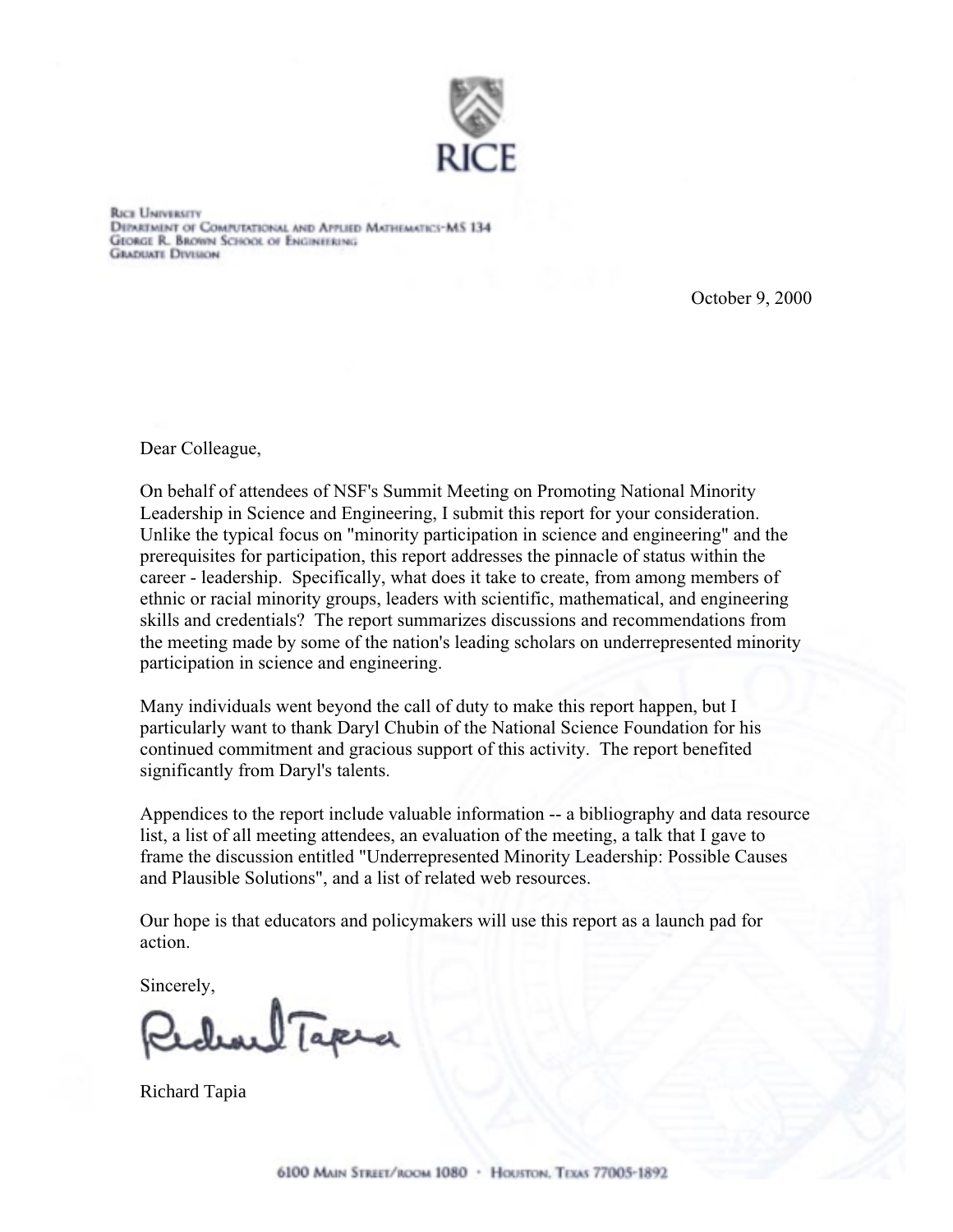# **Acknowledgements**

The authors would like to sincerely thank all those who have given so much to make this report possible. Thanks first to the National Science Foundation (NSF) for funding the meeting and Luther Williams, former Assistant Director for EHR (Education & Human Resources), for believing in the event and making it happen. We thank Rice University and the George R. Brown School of Engineering for hosting the event.

Individuals at Rice that we must thank who helped make the meeting a success include: Malcolm Gillis, President, Jordan Konisky, Vice President for Research and Graduate Studies, and Program Director for Rice's NSF-funded Alliances for Graduate Education and the Professoriate, Sidney Burrus, Dean of George R. Brown School of Engineering and Kathleen Matthews, Dean of Wiess School of Natural Sciences. We thank Priscilla Huston for contributing her time and talent to chronicling the meeting, and Theresa Chatman and Linda Neyra who worked tirelessly for months to make the meeting run smoothly.

We thank all those who attended the meeting and gave valuable input, in particular, Shirley Malcom for her insightful dinner keynote presentation. We appointed a reading committee that consisted of Baine Alexander, David Burgess, Carlos Castillo-Chavez, Roscoe Giles, Manuel Gomez, George Langford, Shirley Malcom, Cora Marrett, Juan Meza, Terry Millar, David Sanchez, and Luther Williams, and we thank those who gave us so many helpful comments.

Thanks to those who support Rice's Center for Excellence and Equity in Education through which Richard and Cynthia work: Ken Kennedy and HiPerSoft, NSF's Education, Outreach, and Training Partnership for Advanced Computational Infrastructure (EOT-PACI), the Alfred P. Sloan Foundation, and the RGK Foundation.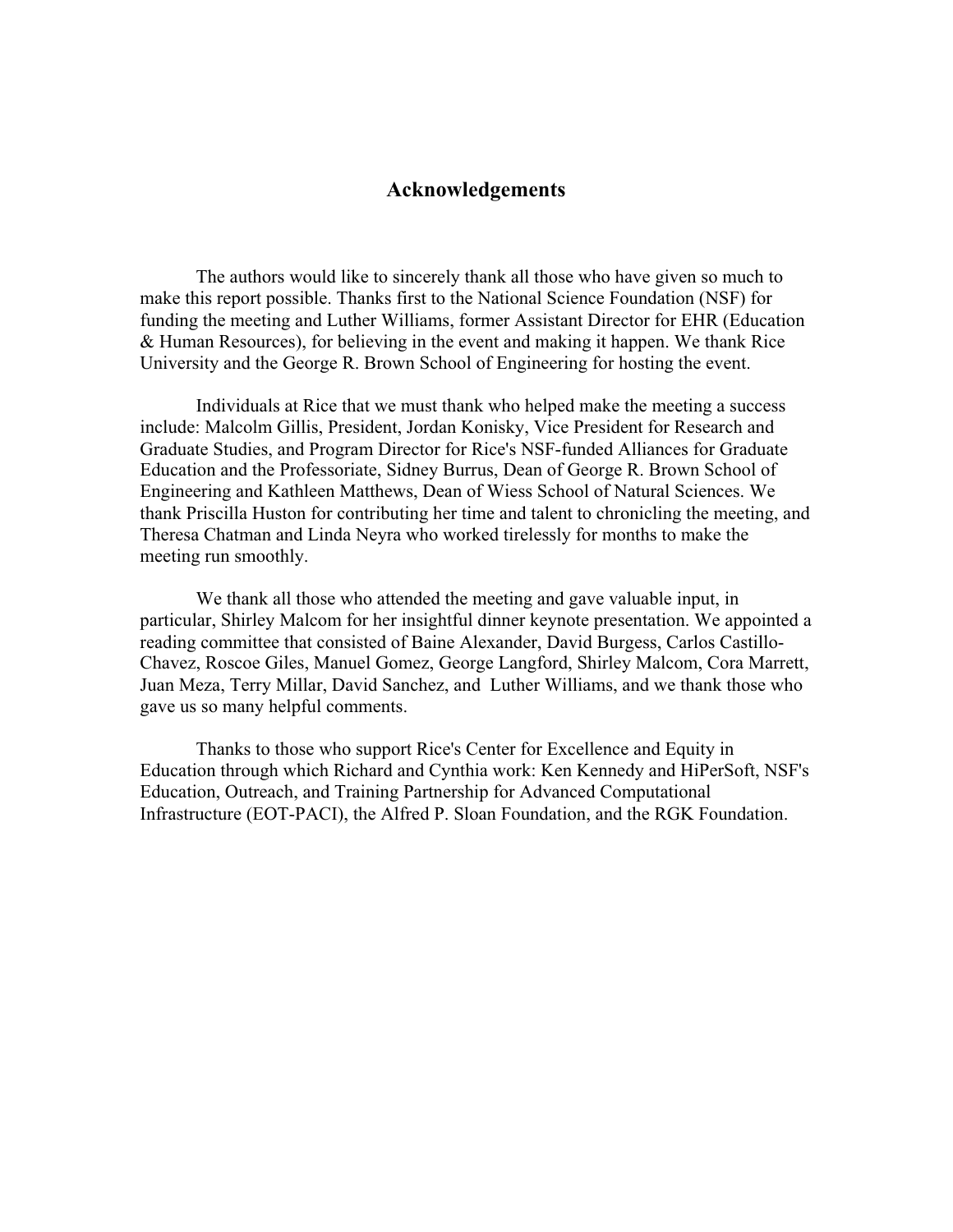# **Foreword**

In October 1998, the National Science Board held a special hearing in Puerto Rico which Shirley Malcom, Luther Williams, and I all attended. One late night, we were sitting in the hotel bar deep in conversation about common concerns, especially relating to underrepresented minorities in science and engineering. One of our very deep sorrows was the diminishing numbers of up-and-coming minority national leaders that we observed. We have all worked in this area for over 30 years, and while the minority population is expanding, leadership at the national level, with some very bright exceptions, seems to be shrinking.

Our conversation was the impetus for this meeting and report. We all determined then to look for ways that our bright, young, talented underrepresented minority colleagues could be propelled to the positions of leadership that they deserve and that this nation so desperately needs them to fill. Luther suggested that I hold a meeting, and we both convinced Shirley to open the meeting with this challenge. A year later we held the meeting, and a year later we have the report.

The meeting was exciting. The report has been difficult. If the solutions were simple, the problem would have been solved long ago. We hope that we have at least brought greater understanding to the topic.

Richard Tapia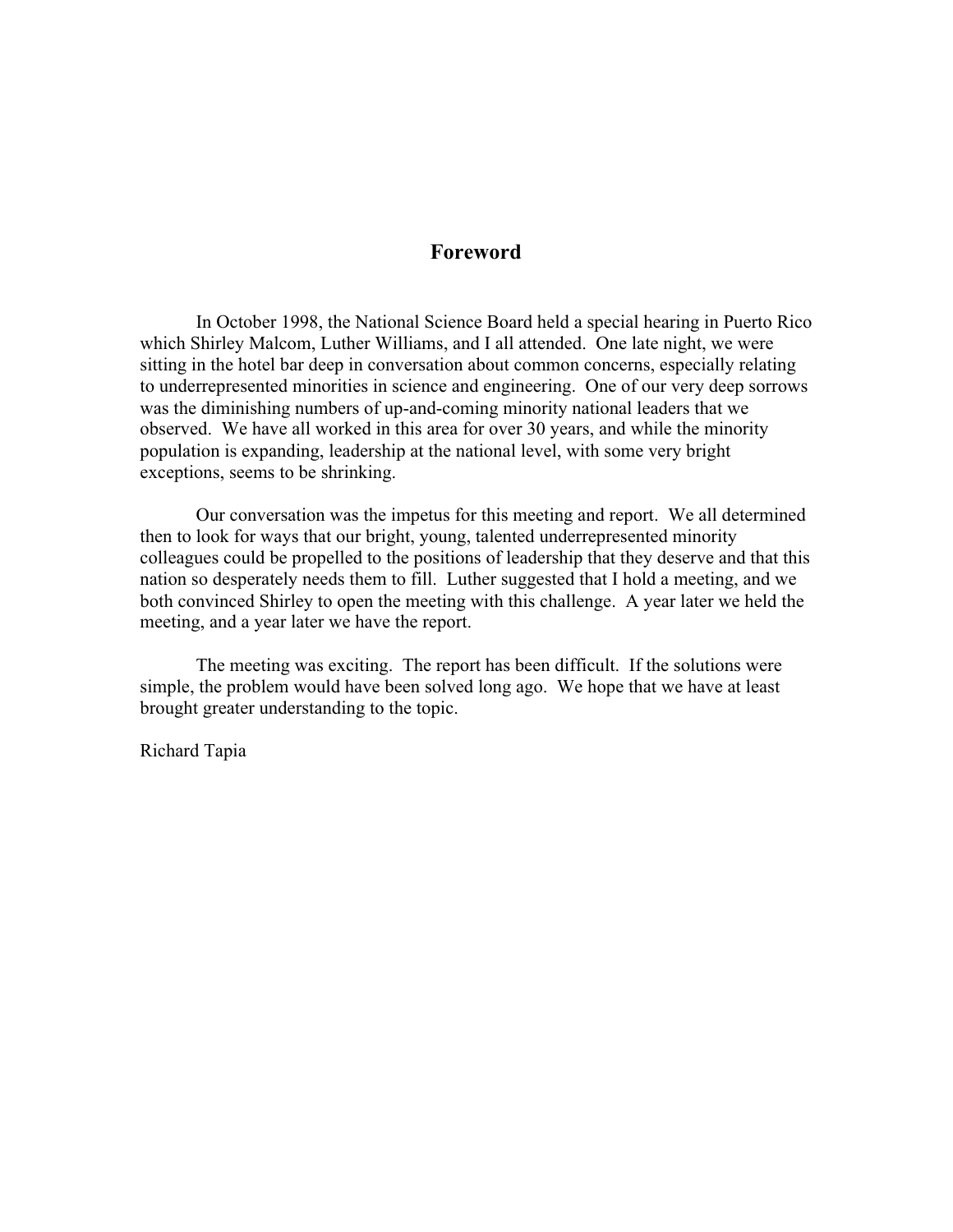# **NSF SUMMIT**

# **Rice University**

October 18-19, 1999

# **Promoting National Minority Leadership in Science and Engineering** *A Report on Proposed Actions*

# **The Problem**

 $\overline{a}$ 

Often lost in analysis and discussion of "participation in science" is a key outcome of preparation, competition, accretion of experiences, and accomplishments – *leadership*. Who leads communities – academic, corporate, professional – depends at least as much on the culture of institutions and individual opportunity as the talent and achievements that become recognized as aggregate merit-based performance over a career.

Motivated by concern for future leadership, a "summit" of alarmed leaders, drawn largely from within science, engineering, and higher education, was held on October 18-19 at Rice University.<sup>\*</sup> Unlike the typical focus on "minority participation in science and engineering" and the prerequisites for participation, the Summit addressed the pinnacle of status within the career – leadership. Specifically, what does it take to create, from among members of ethnic or racial minority groups, leaders with scientific, mathematical, and engineering skills and credentials?

The reason for this focus is clear to all who monitor trends in participation in science and engineering education and employment. Minority group members of interest – those categorized and reported as African Americans, Hispanic Americans, American Indians – are underrepresented in science, mathematics, and engineering relative to their numbers in the U.S. population, among high school graduates, and among those earning a baccalaureate degree. These "denominators" also indicate corollary trends: minorities do

<sup>\*</sup> NSF Summit Meeting: Promoting National Minority Leadership in Science and Engineering, Rice University, Houston, TX, Oct. 18-19, 1999. Any opinions, findings, and conclusions or recommendations expressed in this report are those of the authors and do not necessarily reflect the views of the National Science Board or the National Science Foundation.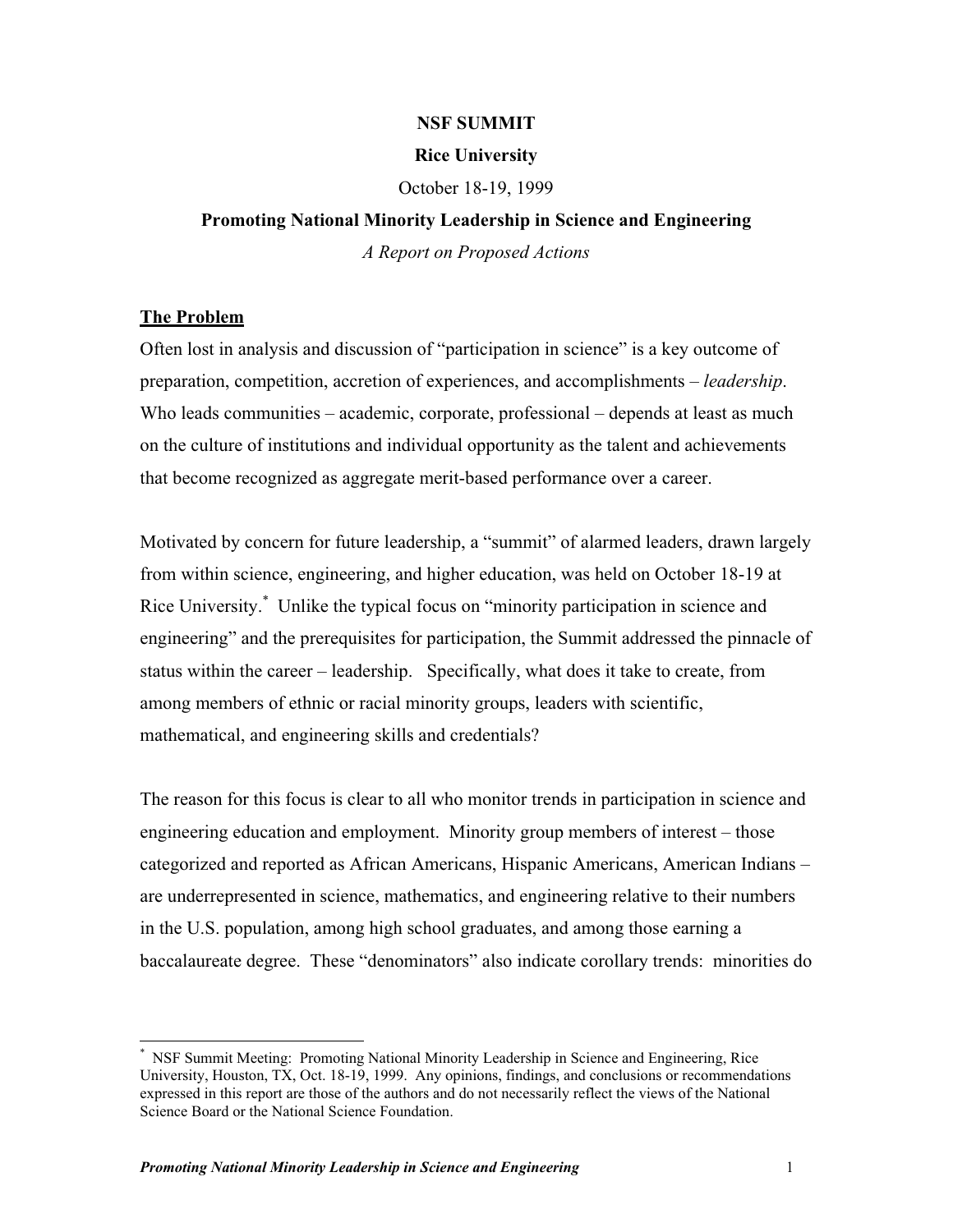not advance to successive stages of degree preparation in the same proportion as majority students.

Because there is a disproportionate attrition of minorities through the transitions of education and employment, retention strategies may take many forms.<sup>†</sup> Some may be directed to individuals who would benefit from information that can inform interests and choices in careers; others may seek to change organizational culture – the climate of the training site and the workplace – that welcomes some students and faculty, but deters others. While the goal of change may be increasing the numbers of minorities who choose to pursue a career in science or engineering, there is equal concern to change the quality of their experiences, of the environments that reward and punish, of the recognition that ethnic and racial diversity represents the strength of individual differences in talent to be nurtured and utilized. The ultimate benefit to the nation is a richer pool of science, mathematics, and engineering leaders.

# Representation and Leadership

The interdependencies between "representation" and "leadership" are unmistakable. But they raise a host of questions: Must we solve the underrepresentation problem before we tackle the leadership problem? How can we cultivate leadership while restocking the meager pool of minority scientists and engineers? Do we celebrate or discourage these talented young professionals who become administrators rather than researchers and educators? How important is it that they develop and sustain a credible research reputation?

Does research alone confer credence as a leader in science and engineering? Are leaders college and university Deans? Prize winners for research excellence? Presidential Mentoring Award recipients? Members of the National Academy of Sciences or the National Academy of Engineering? Chairs of national committees? Members of policy boards such as the President's Committee of Advisors on Science and Technology or the

<sup>&</sup>lt;sup>†</sup> For a select bibliography and data sources that speak to differences and similarities in preparation and participation in science and engineering, see Appendix A of this report.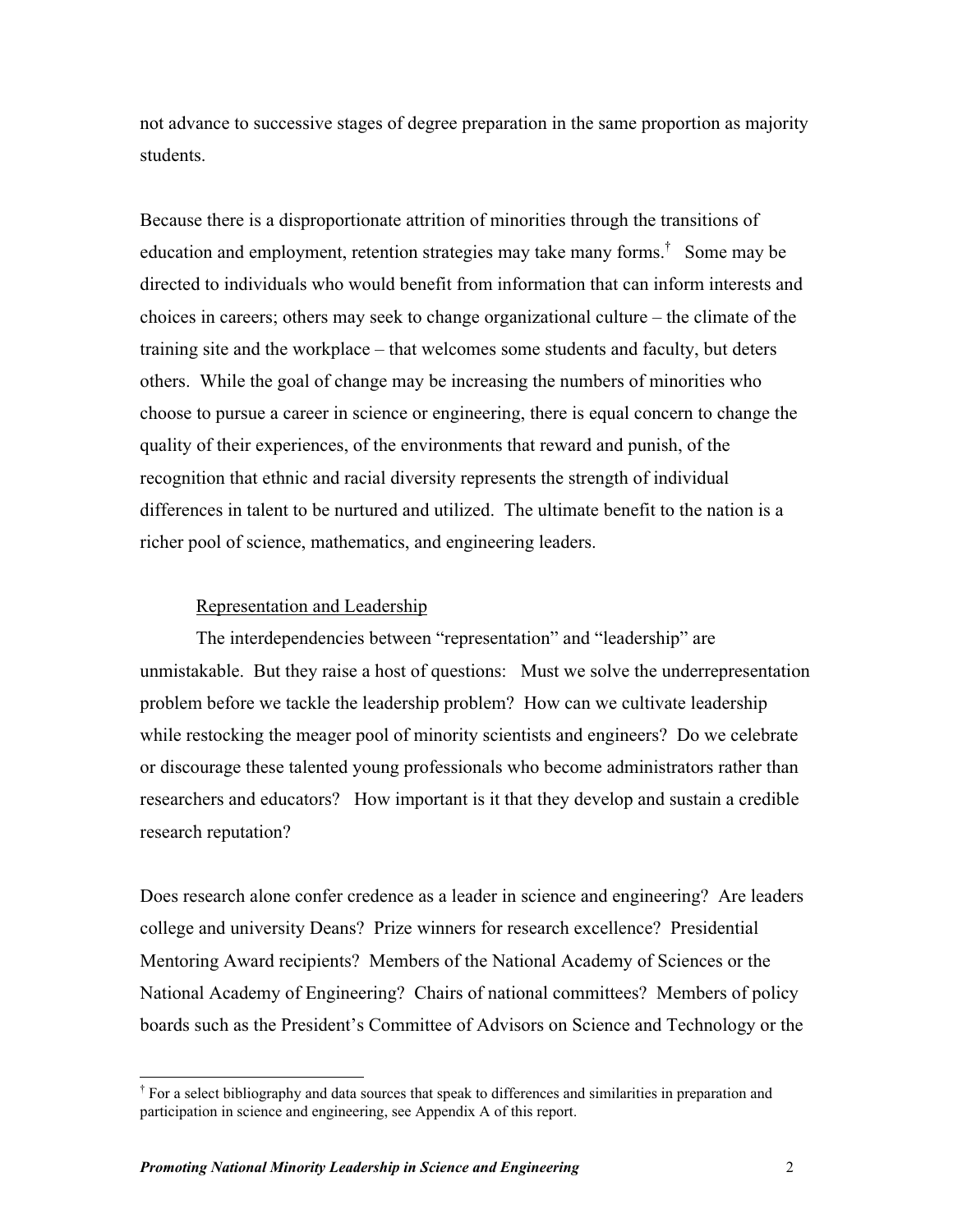National Science Board? Officers of professional societies? Directors of large research centers? The answer is all of the above and more.

In all of these cases, individuals have been elected or appointed to prestigious, visible positions that give them the opportunity to influence decisions and the flow of resources within or across institutions. Leaders are gatekeepers who shape opinions. Their sphere of influence may transcend disciplines and communities, span generations of students and professional peers, and give meaning to the terms "role model" and "mentor."

# The Pool

From where do leaders come? What are their career paths? What are characteristics of the pool of potential leaders? There are at least two aspects to these questions. One is a matter of culture or climate: how do we nurture future leaders? The other recognizes the power of individual differences: some scientists, mathematicians, and engineers are more predisposed to becoming leaders – embodying the "right" qualities – than others.

Surely the interaction of the individual and the learning environment can promote or inhibit leadership. For this reason, it is important to focus on organizations as well as individuals when considering ways of stocking the pool. Indeed, some institutions excel at preparing leaders. Bowen and Bok's *The Shape of the River* is a ringing testament to the success of selective institutions of higher education in producing professionals – members of both majority and minority groups – who go on in their career to lead. However, those same institutions lose so many of the "precious few" science and engineering minority potential leaders to other fields that the success-story numbers are insubstantial. At the same time, minority-serving colleges and universities succeed in producing – at least at the undergraduate level – significant numbers of scientists and engineers. A nagging question remains: how well prepared are they to excel at the institutions from which leaders are sought?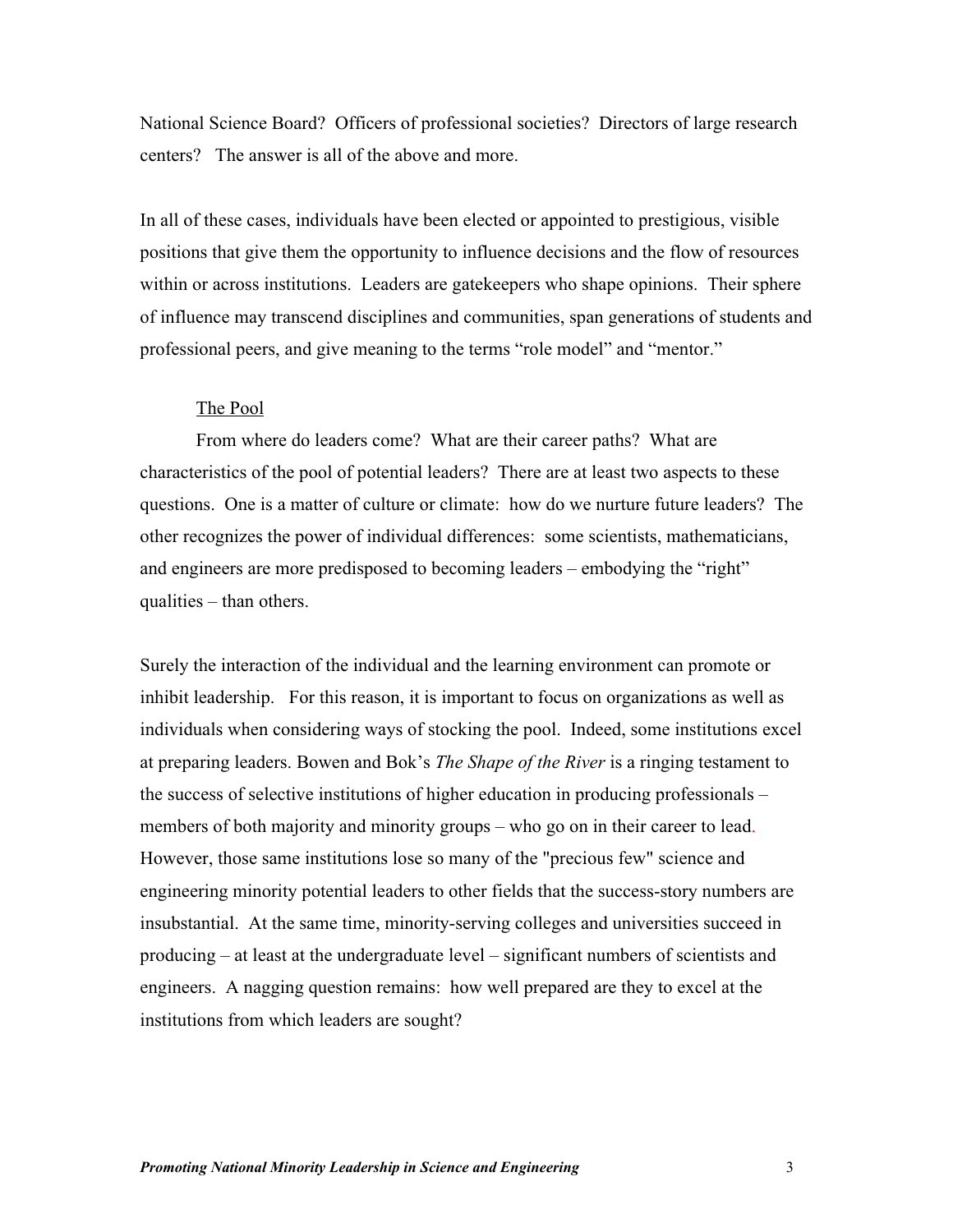The dimensionality of the problem is revealed by the pool of scientists and engineers available to advance through the academic ranks or up the corporate ladder. For the last 30 years, the annual number of baccalaureate, master's, and doctoral degrees awarded to U.S. minorities has remained a modest fraction of the total degrees conferred. The pool's minority composition is thus diminished long before opportunities for leadership appear. Instead, there is intense competition for the modest number of accomplished minority scientists and engineers by all sectors and organizations. The energy devoted to locating and wooing potential leaders must be seen as integral to *expanding* the pool, thus creating more potential candidates.

Put another way, with limited resources, is it better to increase the number of minority leaders in science, mathematics, and engineering by 5 percent or increase the overall pool by 20 percent? The former would emphasize strategies that impart skills and experiences to advanced graduate students and new Ph.D.s, even senior scientists and engineers who seek to compete for leadership positions. To increase participation, there is an array of programs, already operating through numerous partnerships across the U.S. to spur interest, recruitment, and retention in science, mathematics, and engineering. However, the Summit at Rice University was conceived as a forum for hard thinking on how to augment the considerable technical skills of a nearly-fully-formed scientist or engineer to enhance leadership qualities and expand the roles he/she could play.

# **The Event**

 $\overline{a}$ 

While the Summit focused on leadership, the importance of representation, quality, quantity, and climate of participation in science and engineering education and careers was explicit. The purpose of the 1.5-day conversation among 60 faculty, federal agency, and other leaders was not to lament, document, or explain the problem of minority leadership.<sup>‡</sup> Rather, it was, in the language of organizer Richard Tapia's invitation letter, "to develop an effective action plan to present to universities, industry, government, and

<sup>&</sup>lt;sup>‡</sup> For a list of participants, see Appendix B and for an evaluation of the meeting see Appendix C.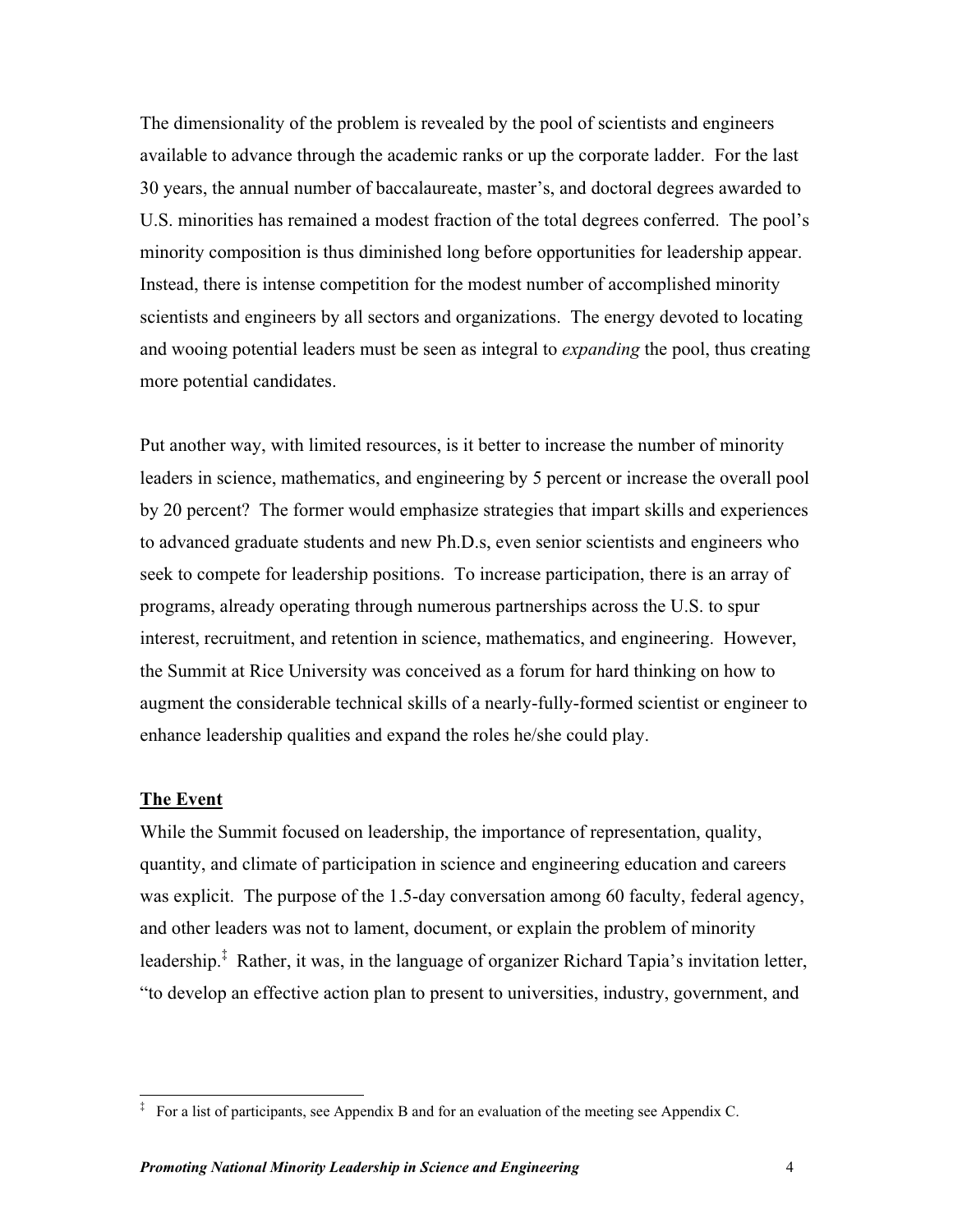funding agencies that gives very specific suggestions on ways to develop critical national minority leadership."§

Speaking as individuals, excerpted below in unattributed quotes from the Summit's 187 page transcript, participants engaged in a dialogue. Topics ranged from broad issues such as academic practices, to more nuanced points about subcultural and individual differences that predispose some to risk-taking and others to risk–aversion.

Perhaps the personalities endowed with the former make some more likely than others to emerge as leaders. Should not risk-taking thus be encouraged and developed? But when does it become threatening to others and counter-productive? There are many correlates of cognitive and professional styles. Sex, race, and ethnicity may merely accentuate the differences and carry significant career repercussions. As one participant put it:

What looks like confidence often in white male students and is rewarded as a young man who is kind of smart and cocky, in a woman is abrasive and in a minority male is arrogant.

One participant returned home and felt so passionate about the confidence issue that he wrote the following:

Possibly the most important factor in the development of more outstanding minority scientists ready to attain positions of leadership is confidence. In conjunction with hard work, raw talent, and intelligence, it will overcome the possible deficiencies of a disadvantaged educational background. If you look at the leaders of today, the attribute that really stands out is confidence.

The most important outcome of the Summit, however, was a consensus for action *now*. Recommendations were offered on what needs to happen. This report elaborates in terms of who needs to assume leadership if minority scientists, mathematicians, and engineers are to increase their role in a variety of professional communities, in academe and out, now and throughout the  $21<sup>st</sup>$  century.

<sup>&</sup>lt;sup>§</sup> See Appendix D for Tapia's opening remarks, which offered a framework for the proceedings.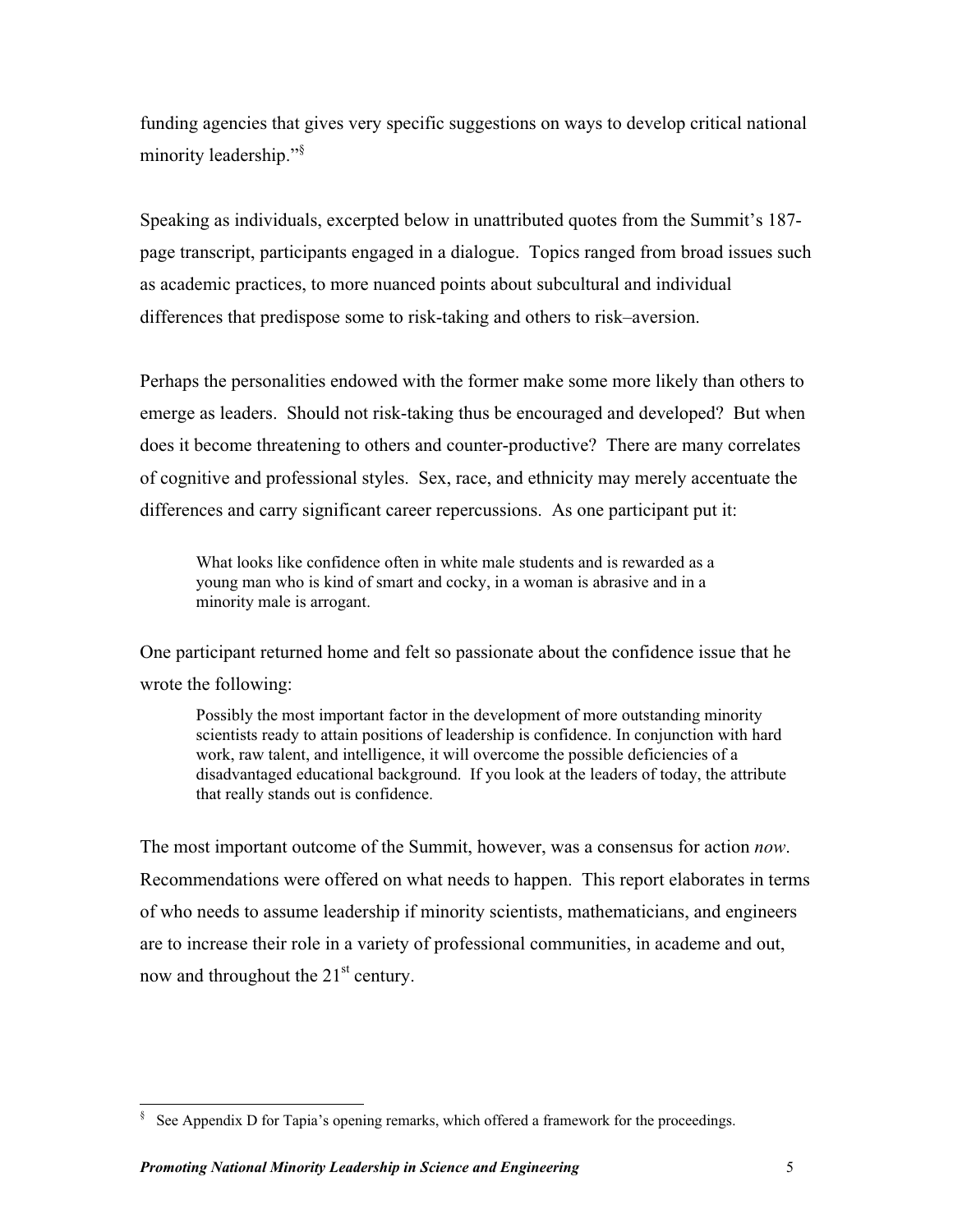# Focus of the Dialogue

The Summit provoked unusual candor about careers, institutions, professions, and cultures. We try to capture here the remarks that relate to various dimensions of leadership: academic practices, the role of information, career paths, why sponsors matter, and subcultural differences in "negotiating" social reality. All quoted material comes from the Summit participants. It represents recurrent themes around which the dialogue crystallized, prompting subsequent discussion of the possible actions reported in the section that follows.

*Academic Practices.* Many observers claim that the current academic culture tends to reward research and subordinate all else. Because institutions of higher education, especially research universities, are the chief knowledge production sites for the nation, this should not be surprising. However, as the competition for research funding has intensified, the culture has adapted by, depending on one's perspective, narrowing or entrenching the research role *at the expense of* teaching and service to the professional or local community. In short, there has been the embrace of a single "research" model by a range of institutions whose mission would suggest a broader commitment to education, outreach, and public service. The upshot is that human resource development, including the creation of future leaders, suffers: it is not explicitly recognized as a wise use of faculty time. Indeed, the extra time and effort required to mentor a minority student who is capable but unprepared is seldom rewarded. Accountability for "failures" – those who change majors or leave the institution altogether – is focused on the *student*, not the faculty or the administration. Losing the precious few is a failure that we cannot afford.

The Summit addressed the *academic practices* that serve to support certain members of the campus community – students and faculty alike – and not others:

People who want to go into science enter [higher education] saying, "I want to go into science and mathematics," and they are so bowled over by the institutions that they end up leaving those fields. They may end up getting the degree in something else because they're good students but they didn't advance our cause. . . How do we hold those programs and institutions accountable?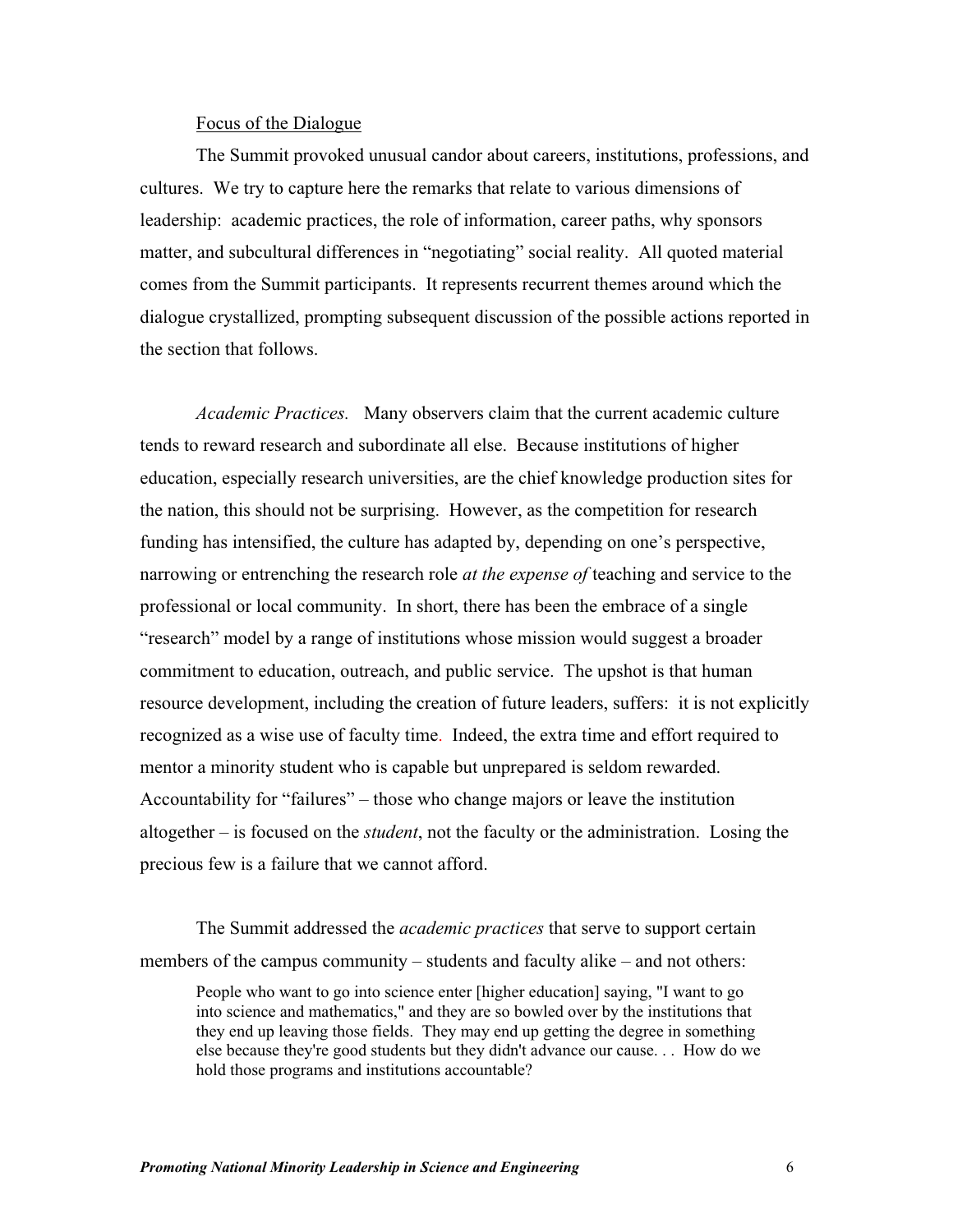At the same time, it is hard to ignore the role of *sponsors'* influence on the campus reward system:

Put the money in places where you can't get it unless you agree to take on [a minority student] and if you don't you can't do any research. . . But if you aren't willing to make some major changes in the way we do business in terms of graduate education and research in America, you aren't going to solve this problem. . . .

. . . leadership by presidents in graduate admissions? Graduate admissions is a cottage industry. . . run by departments and faculty who have different motives, different motivations – to get labor to support their research, pure and simple. Leadership by the federal government? Science is done today through the labor market of the research grant, be it an RO1 from NIH or an NSF award or a DOE grant.

The agency culture and the professoriate culture are not distinct cultures, particularly within NSF. NSF is based on peer review process. Peer review means that you send the thing out the door, and it goes exactly to those people who are in the offices down the hall from me . . .

Make it a requirement for federally funded academic research that the PI has to include a plan to address graduate and post-doctorate diversity issues within that PI's program. . . Also include a similar plan for the [PI's] own department and a letter from the university president supporting this.

Participants spoke at length about support mechanisms for students. Fellowships, traineeships, and research assistantships all offer financial subsidy. But each provides a different kind of experience because the locus of control changes from student, to department, to faculty PI, respectively. There is no optimal arrangement and like all human relationships, some faculty-student, mentor-apprentice relationships flourish while others fade. Again, accountability for outcomes was stressed at the Summit:

Do we give the money to the student? Do we give the money to the institution? Do we give the money to the researcher? We either raise the floor for performance in those places or we shut them down. . . Either they get better or they get shut down. The role of policymakers within universities, particularly boards of trustees, has to force some accountability to help put the appropriate pressure on our president and administration. . .

. . . training grants should be vertically integrated, that is, there should be support for students starting at the undergraduate level through graduate training and to the post-doctoral level, and this can be done within as well as between institutions. . . One of the benefits of this kind of a program is that you can create what we termed a "learning community." The second is the idea of establishing a national postdoctoral training program for minority students . . . these fellowships would be given to departments as opposed to individuals and to those departments that have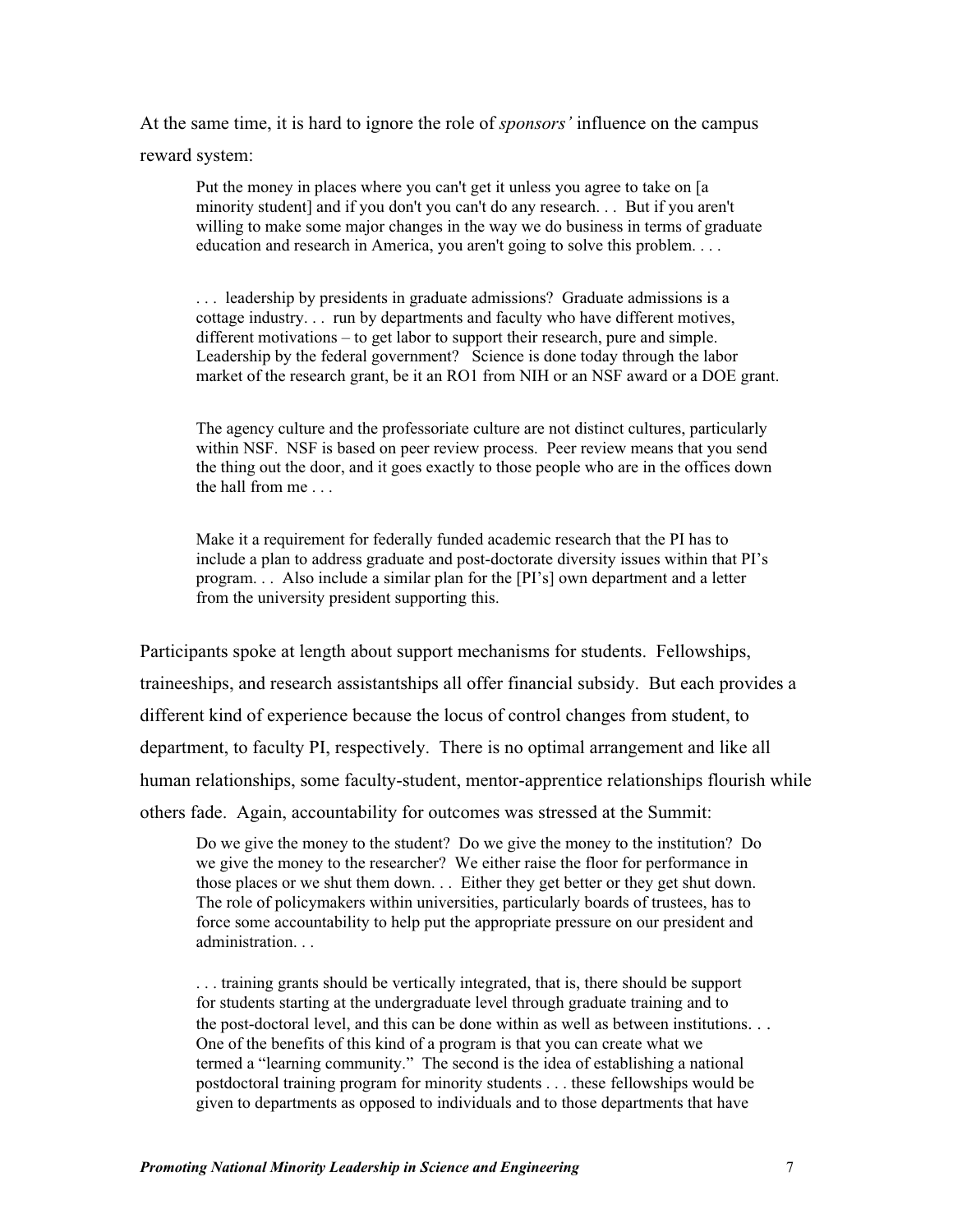a track record for placing fellows at top research institutions as faculty members.

*Career Paths.* The result of innovations in accountability is that faculty and students, as well as the institutions that employ and educate them, adopt a proactive posture toward career development, skills, and the information to make choices on paths to pursue. Summit participants noted that:

. . . it's not unusual to find a lot of underrepresented minority Ph.D.s who had an undergraduate experience either at . . . a historically black college or university, a minority-serving institution or a community college.

. . . criteria for determining merit never include track record of producing persons of color with doctorate degrees. People like \_\_\_\_\_\_\_ are "boutiques" at many of our institutions. The question is how do you make this systemic?

The things that produce excellence do not necessarily grow out of these institutional programs. So, we've got to find a way to support those activities that build excellence, that build confidence.

. . . students have to know a lot about what the possibilities are, what the options might be and be able to make very conscious choices, real choices about what they're doing. But we talked about tapping the experiences. How does one make the best use of those sorts of experiences to craft programs that are going to be useful for what they do with their emerging leaders?

A common denominator in these remarks is information – how much do we have, what do we lack, how do we share in a timely way what is known with the people who need it? This is not a research issue, but a dissemination and technical assistance need. There is also a dimension to data, however, as framing reality in unhelpful or misleading ways:

And there is no information that is being collected right now to show that in a systematic way that there are different outcomes to different groups depending on how they're being supported.

The speaker both overstates and understates the case. Data are collected, but the categories can mask what decisionmakers need to know. The 2000 Census form invites respondents to check off all categories of ethnicity as opposed to selecting one, as has been done in preceding surveys. The opportunity to declare one's "multicultural" identity should be revealing. Statistically, the numbers will be small. But symbolically they may speak volumes.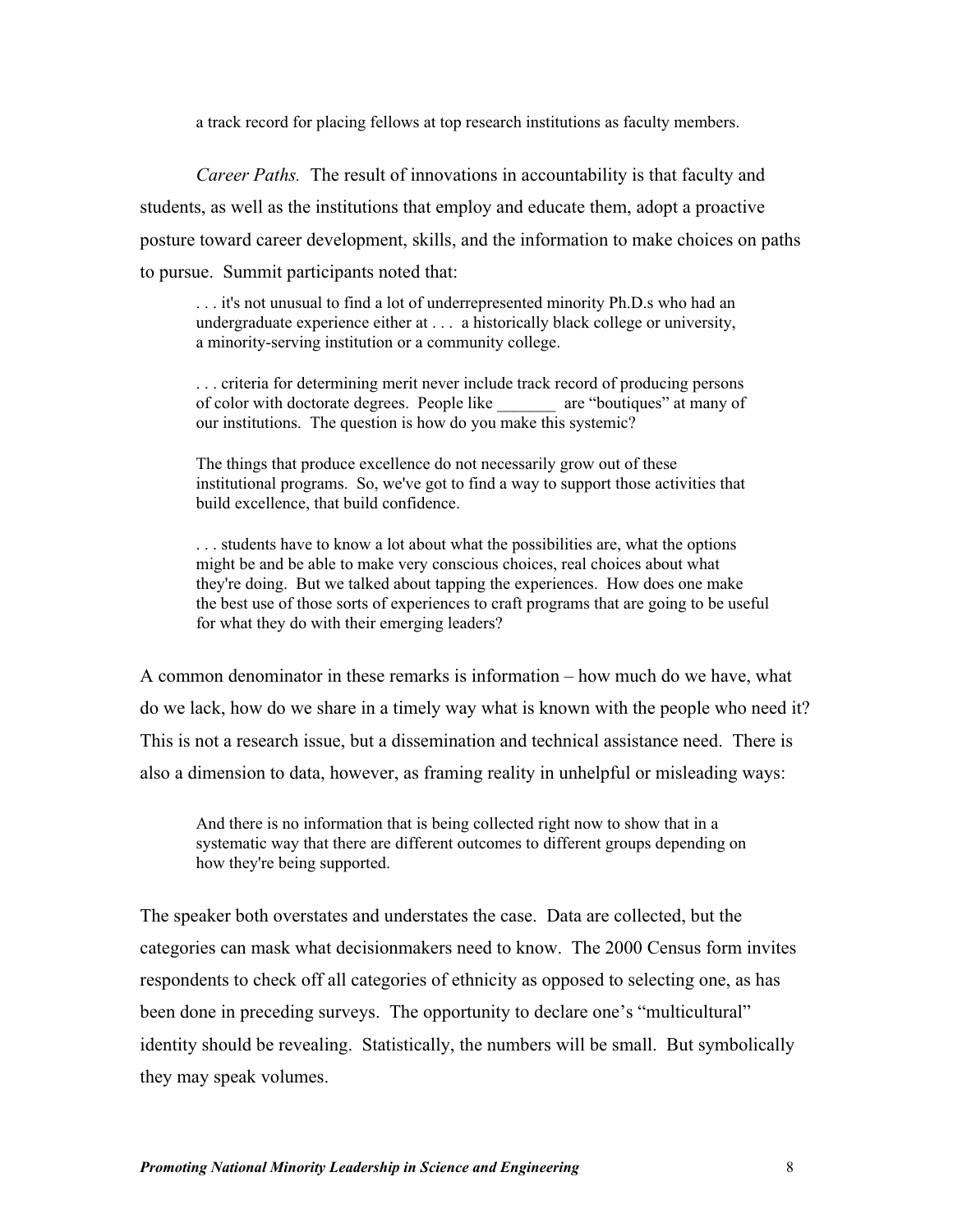For example, the category "Hispanic" or "Latino" includes such a diversity of groups – Puerto Ricans, Mexican Americans, Cubans, Central Americans, etc. – that the subcultural differences among them overshadow their grouping under a single designation. Put another way, diversity can mask the extent of underrepresentation. Historically, their educational experiences and achievements also diverge, so clearly there is a need to *disaggregate further* and become sensitive to what's in a definition and how does that translate into expectations and opportunities – decisions about admissions, qualification for support, prediction of probability of degree completion, etc.

The on-site implications of such information are formidable:

There are mentoring programs in industry. We don't have mentoring programs for the junior faculty to show them how they should be preparing for leadership or how to act in a professional manner.

As one Summit participant noted, "professors need professional development, just as teachers need professional development." These faculty mentoring programs would have to be university-specific. How one succeeds at a university depends on the culture and traditions of that particular institution and may not bring success at another.

The kind of faculty *professional development* needed is not the typical sensitivity training and sexual harassment seminars that become a legal exercise disconnected from academic culture. Rather, it is imperative to instruct faculty on the compatibility of human resource development with recognizing the subcultural differences that students bring into the classroom, on gender differences in classroom participation, on learning styles, and on the difference between faculty advising (with a specific narrow band of concerns) as opposed to mentoring (supporting a student's broad range of needs, answering questions unrelated to academics per se, extending networks to model future professional behavior, in general, being a good listener and counselor). Above all, reminding all members of the campus community that diversity is a strength and all, regardless of academic credentials or age, have areas for continuous improvement, knowledge, and skills acquisition.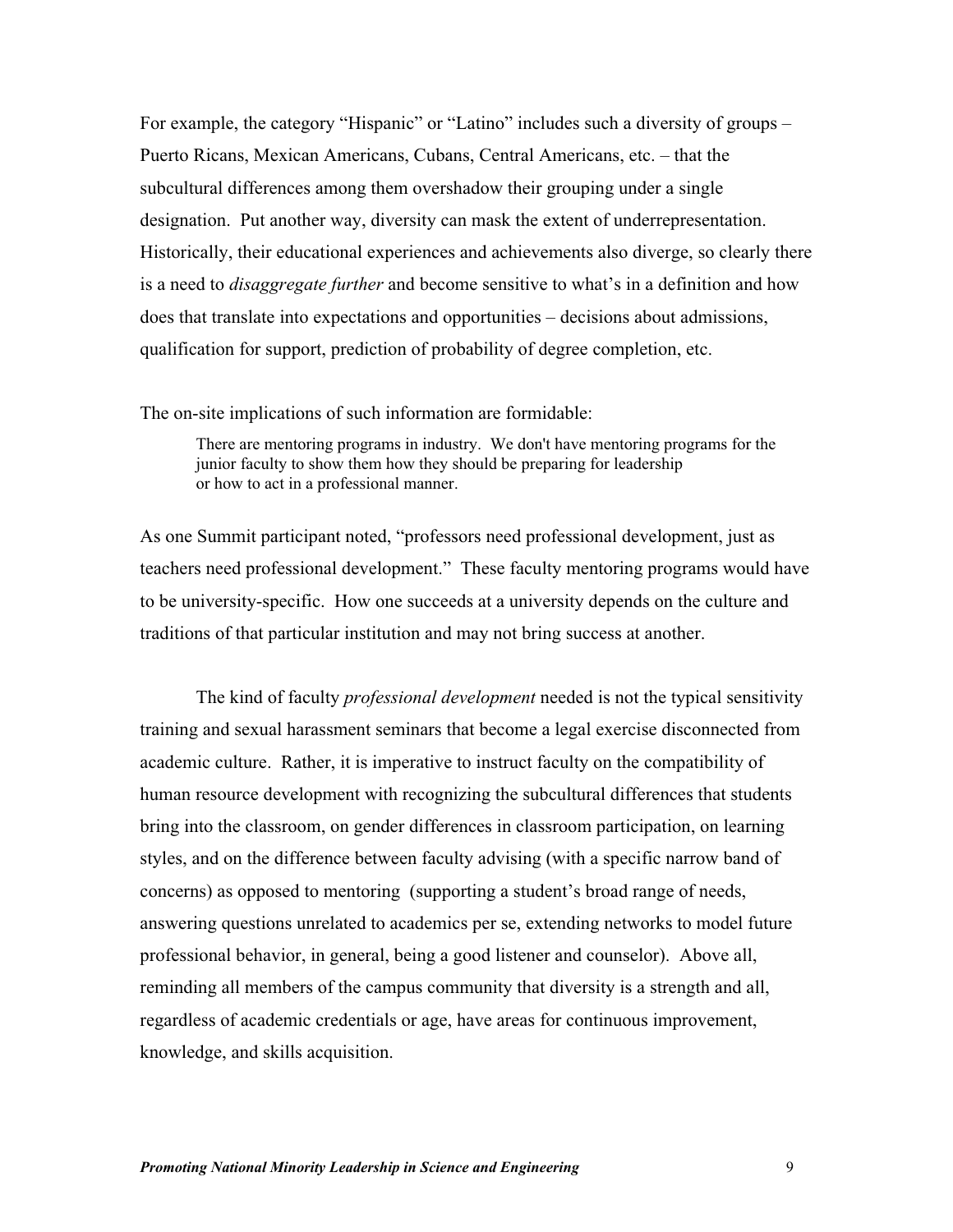*Making Leaders.* The problem of minority leadership in science, mathematics, and engineering is embedded in cultural milieux that will not change overnight. Indeed, today's academic culture is a microcosm of currents in American culture. Changing it demands realism: culture is stodgy, conservative, reliable, and predictable. Efforts at inclusion represent disruptions and require adaptations of "the way things are done." Humans resist such change as uncomfortable; often we question the need.

In the year 2000, with demographic projections in hand, the need for change toward growing segments of the U.S. population is no longer arguable. *How* to change is. That is why leadership is such a critical commodity. In the words of a Summit participant: "The places that I've seen where we make a difference is when we actually get into power and positions of making decisions." Elaborating, another explains, "If we understand ourselves best, then we should speak for ourselves and not continue to have those who study us speak for us. In this way we can impact change and national policy first-hand."

To become positioned for recruitment to leadership in an academic career, one needs to climb the academic ladder – complete the Ph.D., get hired based on early publications and recommendations (if one does not enter the professoriate, one cannot exhibit the qualities and acquire the experience antecedent to leadership status), distinguish oneself as a productive faculty researcher to secure tenure, be promoted to full professor and assume local administrative responsibilities while sustaining an active research program that is (inter)nationally respected. Others added:

We just need a handful, right? A very small fraction of any group becomes the leaders. It would be a much more focused approach, a much more cost effective approach, if we would focus on those places that are doing reasonably well and make them better than to focus on the places that are really doing badly.

Who will become the next chairs and deans of your departments in terms of that kind of leadership? First, you need the credibility of tenure, of senior stature, of accomplishment in research before movement to the administrative rungs of the academic ladder is within reach.

We should look at four kinds of leadership that we need to make happen. There's the academic and research level, which is what most people have been talking about here, which is necessary. Leadership in academic management because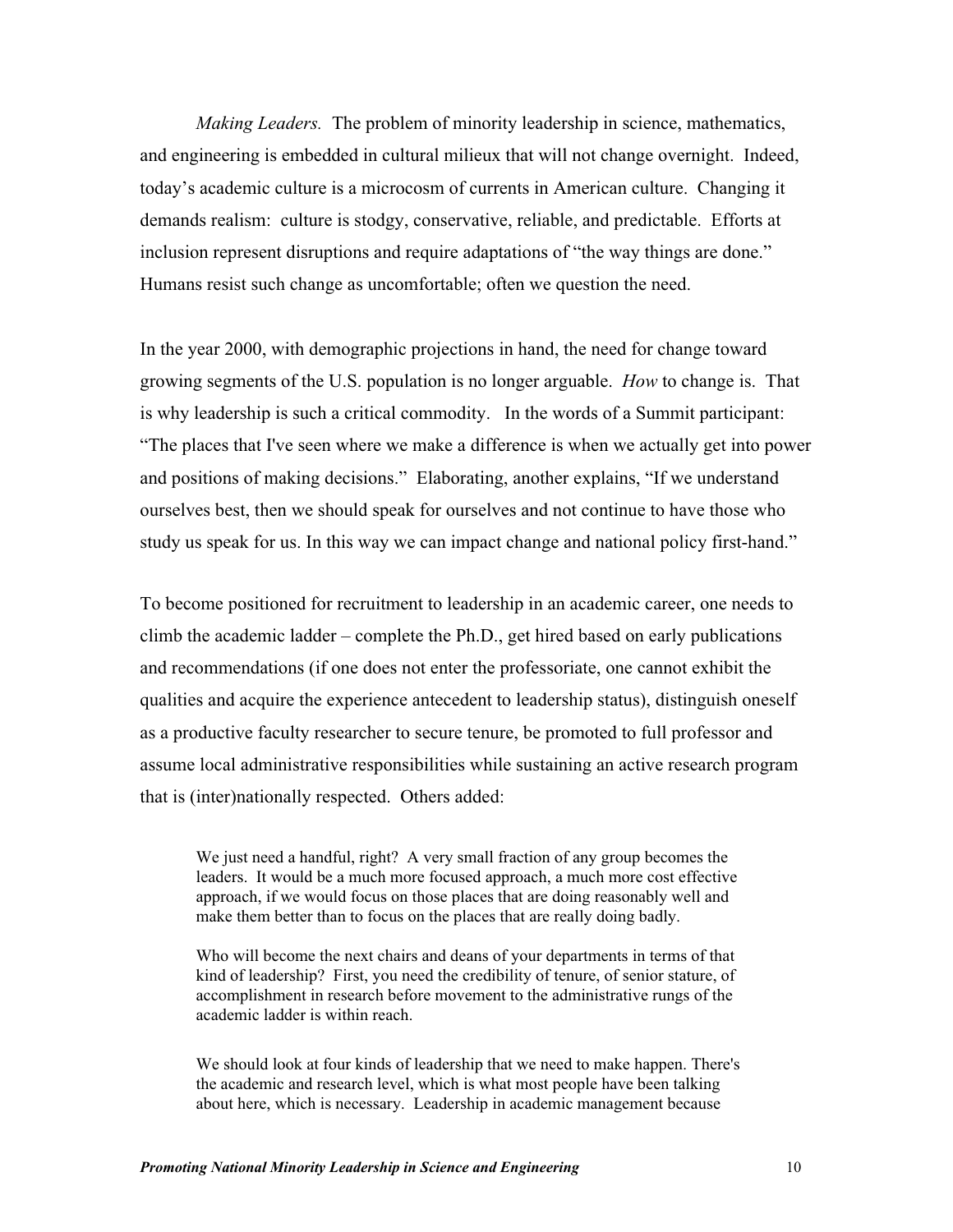they make the difference in what the culture of the institution is. Leadership in government and policymaking. Those will make changes. And one we shouldn't forget is leadership in K-12 education because universities do have a role there. If we keep our eyes fixed on those four . . . borrowing again the phrase a "thousand flowers blooming," you will get a few leaders.

Minorities serve on thousands of committees, but they seldom are asked to chair them. It's as if they are afraid that we will either run away with it or do nothing. We are perceived as being either too passive or too one-dimensionally aggressive to lead.

The path to leadership in the corporate sector, in a large company or as head of a small high-tech venture, is no doubt different from policy leadership in or outside of government. If one subscribes to the approach that a common core of skills and characteristics distinguishes effective leaders, then sector and type of organization should be a lesser concern than providing a training ground for leadership that evolves as careers unfold.

*NSF's Singular Role.* The National Science Foundation has been pivotal among federal agencies in supporting the participation of U.S. minorities in science and engineering. The agency's programs fund many of the institutions represented at the Summit. And with that funding come expectations that NSF can, and must, do more to fulfill its congressional mandate in human resource development.<sup>\*\*</sup>

NSF is an appropriate audience for the report [because] . . . it should be able to leverage its own ideas, its own sources to help build the connection with the public and private sectors.

There is continuity in a continuum of support and interest, and coherence across the continuum . . . NSF already supports programs in the K through 12 arena. It supports programs at the undergraduate level, at the graduate level, at the postdoctoral level, the faculty level, yet one does not necessarily see the connection among those activities. . .

We must help to diversify NSF. A lot of us senior faculty have to say "Yes, we will spend a year at NSF and if you give us an appropriate position, we can actually make a difference."

<sup>\*\*</sup> NSF's 1980 reauthorization, modified but still in force, directs the agency – uniquely – to increase participation of women and minorities, and now persons with disabilities as well, in science and engineering.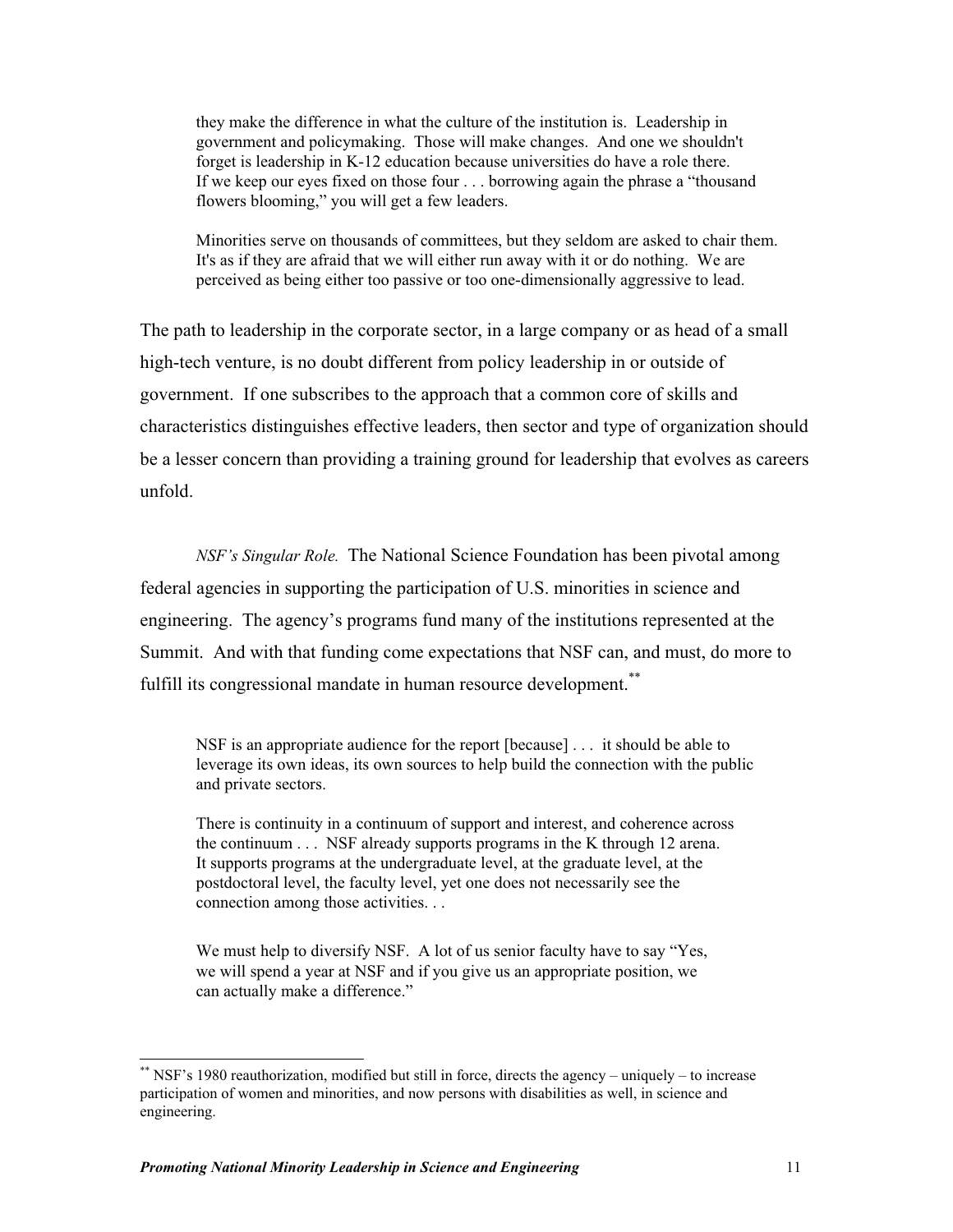This body can declare that the system is broken . . . You want to know what federal agencies do with [rotators and visiting scientists] and you want the entire program to be restructured so that minorities . . . can participate at an equal level.

The capstone of the NSF suite of programs would be one directed to leadership beyond formal education. Professional development of leadership would be a kind of training that augments skills and adds capability to an already-productive scientist or engineer. Leadership skills are often considered "non-technical," i.e., interpersonal, communicative, charismatic, and highly idiosyncratic. Nevertheless, although some have more natural propensity for it, leaders are made, not born.

# **Proposed Actions**

Like many innovations developed at a single site and motivated by the needs of a particular population, the creative challenge is "scaling up" or transferring what works to new sites and populations. In short, improving the prospects for minority student ascendance to positions of leadership depends on identifying practices that "travel." Once they take root, even as "experiments," they heighten the likelihood that they can be institutionalized. By this we mean, they become self-supporting by the host organization *after* the funding by the original outside sponsors has expired. Institutionalization means that the local institution has claimed ownership, making the program goal part of its culture and devoting human and fiscal resources to its ongoing attainment.

Formulating strategies for acting on this organizational imperative was the ultimate goal of the Summit. This is what emerged.

### Institute for Leadership

. . . create a national leadership academy and it would have perhaps three components – a fellows program, a site program and a research and evaluation program.

The fellows program would be modeled on some combination of the kinds of programs out there – AAAS, Congressional Fellows, White House Fellows, where people put in applications for what it is that they want to do. And it might be a postdoc. It could, in fact, be a graduate student. It might be an assistant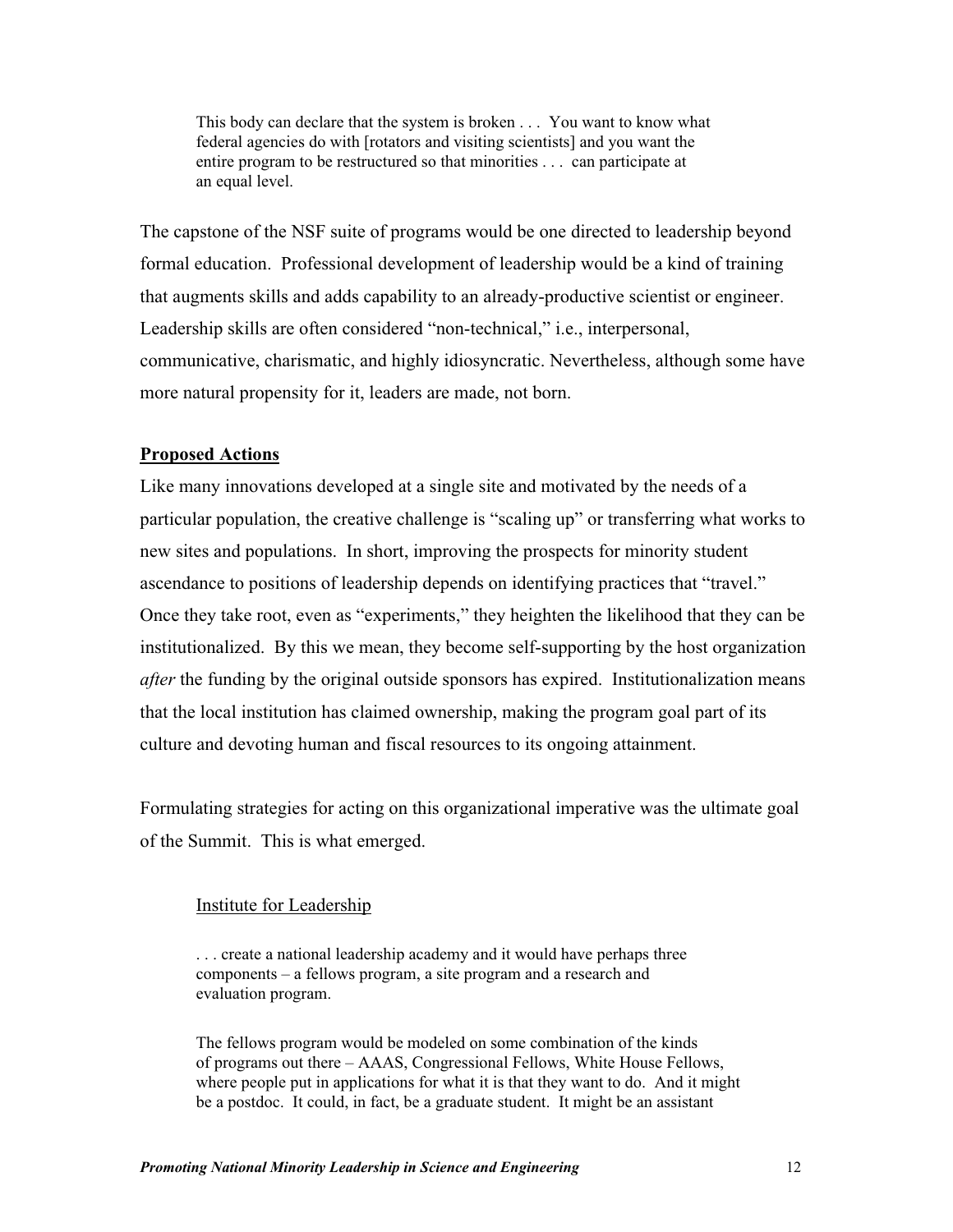professor. It could be somebody coming back from industry into the academy.

A national leadership institute would be a resource for all involved, or seeking greater involvement in, the development of minority scientists and engineers. It would represent a learning community of senior and neophyte professionals. Organizations with a portfolio dedicated to the next generation of scientists and engineers, such as the Alfred P. Sloan Foundation and the Research Corporation (Tucson, AZ) would lead a list of prospective sponsors.

The Institute would ideally be "plural" – distributed at various sites where research universities, in collaboration with corporate partners, pursue knowledge production and application. Institutions that host NSF-funded Science and Technology Centers, Engineering Education Coalition, collaboratories, and Louis Stokes Alliances for Minority Participation (LSAMP) projects would represent the kind of setting, with the mingling of human and fiscal resources, for nurturing leadership through research, product development, and management of staff and projects. Such a context cannot be invented or simulated. It must be present to allow opportunity for growth in creative environments. Examples already exist of research institutions with track records in granting science and engineering Ph.D.s to U.S. minorities *and* strong global industrial partnerships. They should be built upon.

The Institute's operational components at each site would be, in skeletal form, as follows:

*Fellows Program.* A Fellowship program would provide leadership training, on a competitive basis for a finite period, at the graduate, postdoctoral, or young professional stages of the career. It would model leadership behavior. The experience, in a researchintensive setting, would emphasize as a mainstream obligation the development of talent in the workplace. Technical skills are thus seen as a minimum requirement, not complete fulfillment of expectations. A senior internship program would pair minority full professors and their industry analogues with established science and engineering leaders in research and education settings. All of these would be expensive, but selective,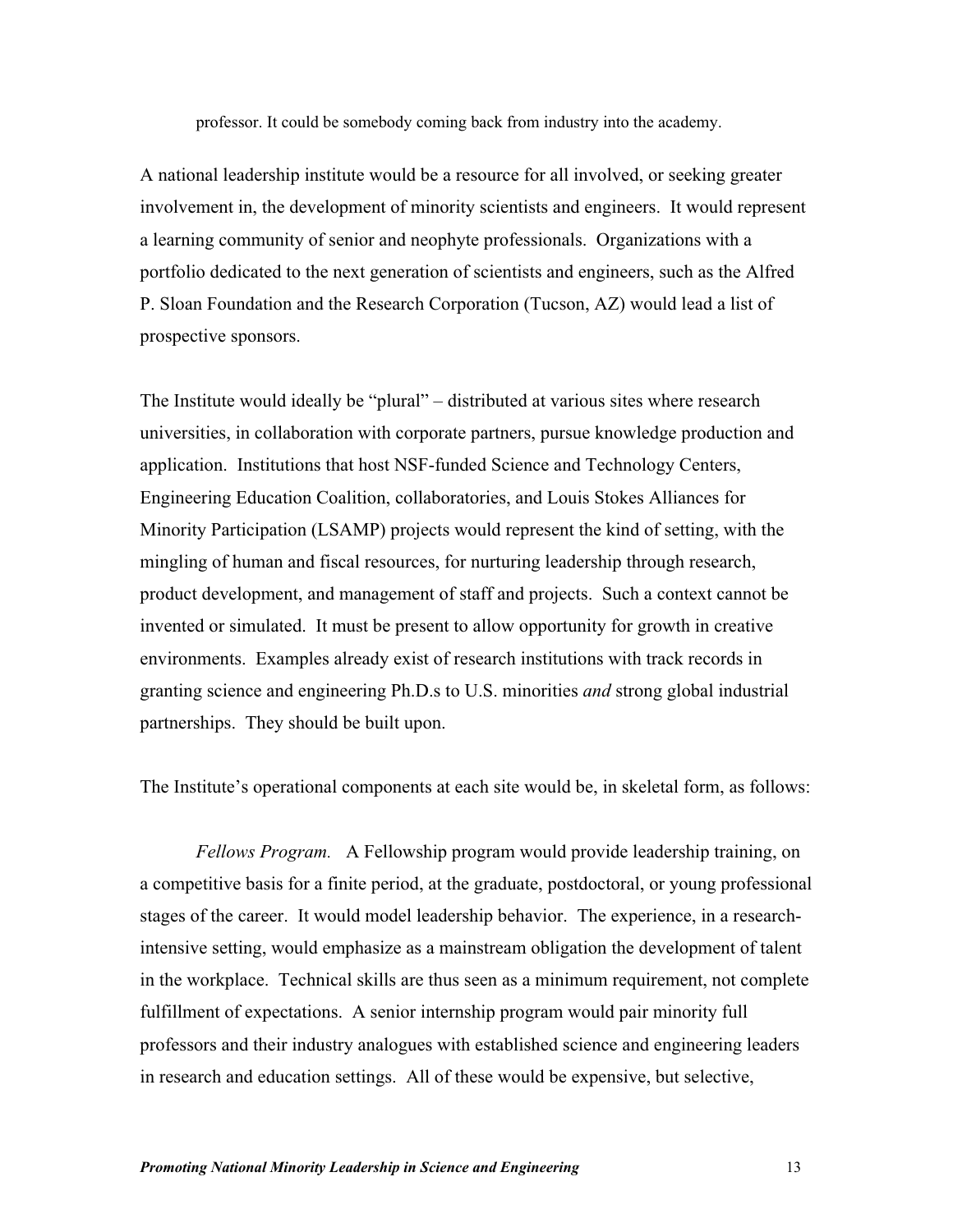alternatives for developing leaders – influential people who cross boundaries, synthesize ideas, galvanize constituencies, and make a difference.

*On-site Academy*. A second function of an Institute would be the professional development of Ph.D.s as mentors and members of important networks. Leaders communicate informally and act as gatekeepers for exchanging information about people, trends, and opportunities. Offices on campus, such as Harvard's Derek Bok Center that offers faculty tutelage and feedback on teaching and learning techniques, can serve as models for incubating innovations without the risk of reprisal, i.e., the tone is positive and the message sent by the institution is its positive valuation of the activity.

*Studies Program.* To assist innovators and skeptics alike, while increasing the credibility of human resource efforts through evaluation, the Institute would support a studies program for visiting scholars. Their collective goal would be the development of criteria that capture the characteristics of programs and activities that succeed in cultivating leadership among minority populations in the context of science or engineering workplaces. Federal agencies should be especially committed to funding such studies.

# Coalition of Minority S&T Associations

The matchmaking of qualified minority baccalaureate recipients with quality science, mathematics, and engineering programs is a continuing struggle. SACNAS and the National Society of Black Engineers perform yeoman's service for their constituencies. But until the American Chemical Society and FASEB, just to name two large professional associations, make the "minority issue" *their* issue, minority students and faculty will be excluded from important conversations and marginalized within their disciplines. Academic institutions with world-class faculty and research facilities are the necessary sites of advanced education and training for the next generation of minority, as well as majority, scientists and engineers. From among these ranks, in these settings of international repute, will emerge the next generation of leaders.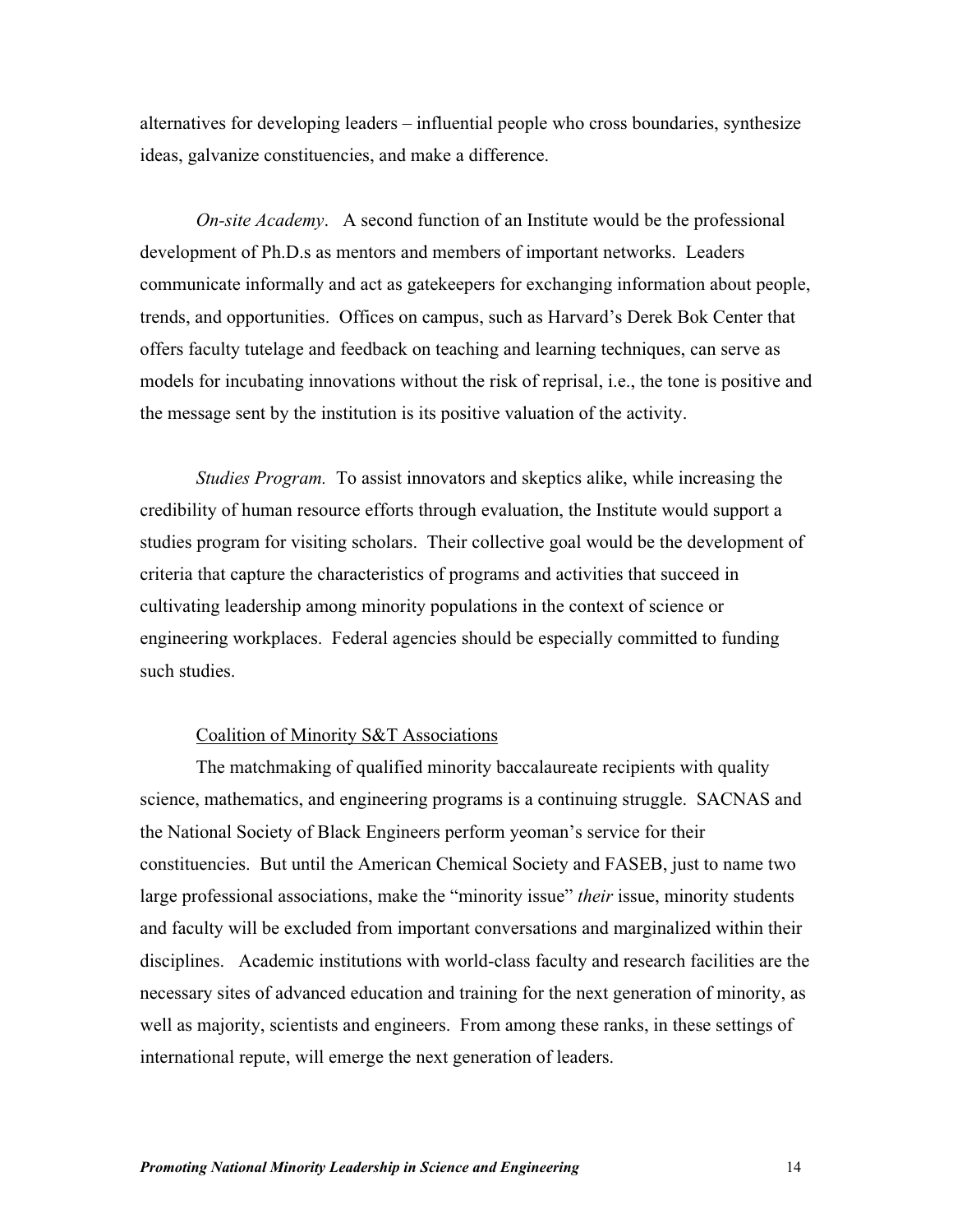Nonprofit organizations such as the National Consortium for Graduate Degrees for Minorities in Engineering and Science, Inc. (GEM) have advanced the cause of matchmaking for a quarter-century. This pool formation and credentialing - laborintensive to be sure, underscores how the lack of information on who is qualified but invisible precludes "connections" for mutual benefit. Today, of course, information technology can be creatively and fruitfully employed. But the fact remains that leaders are a small subset of this pool. Without preparation for global technology-rich opportunities, minority scientists and engineers cannot compete for the leadership positions of the 21st century.

*Registry of Minority Undergraduate Students.* This might be a compilation of various lists that academic and corporate recruiters could easily consult. Providing hot link to web sites would create a directory that facilitates "matchmaking" a la GEM. An NSF source is the LSAMP program, which offers a model of institutional coalitions – many involving collaboration among minority-serving and majority institutions – targeted to the production of minority baccalaureates in science, mathematics, engineering, and technology. A third model that incorporates career advice and firstperson experiences with notices of employment and advanced degree opportunities is AAAS's NextWave <[www.nextwave.sciencemag.org>.](http://www.nextwave.sciencemag.org)††

*Kiosks and Catalogs.* There is something to say for old-fashioned media – the hard copy and the face-to-face communication. These networking tools should not be abandoned. Indeed, it may be better to think about technology as augmenting these interpersonal means of conveying information, correcting impressions, and connecting people who otherwise would be ignorant of one another's efforts and organizations. Conferences, symposia, and workshops that expose students to working scientists and engineers *who are leaders and role models*. This affords students – through exhibit booths, poster sessions, and panel discussions – the opportunity to present their work, receive constructive criticism, and build their own professional network, all of which are essential for future leadership.

<sup>&</sup>lt;sup>††</sup> A starter list of Web Resources is contained in Appendix E.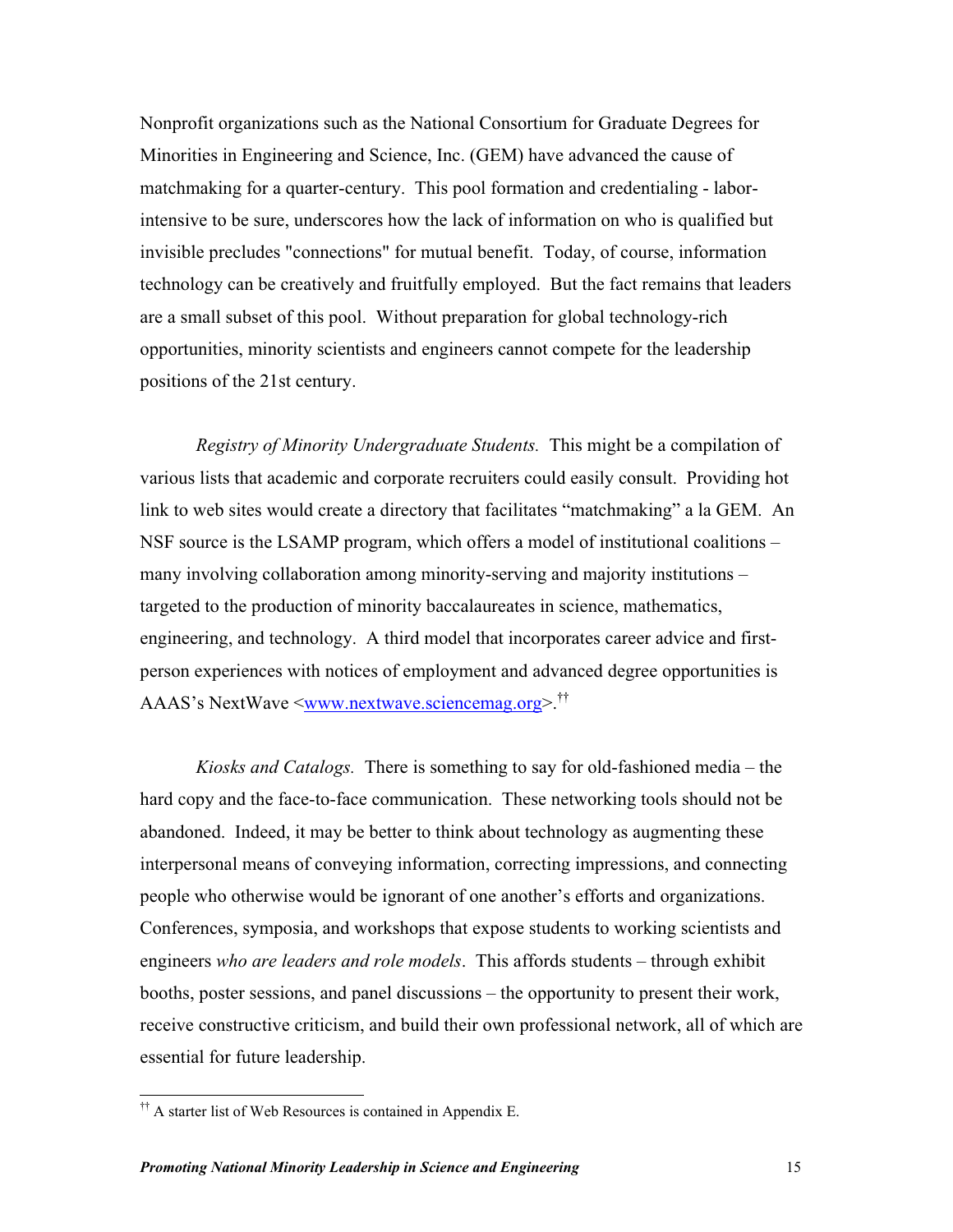# A Federal Diversity Coordinator

The major system for accountability in federal agencies is now GPRA [the Government Performance and Results Act of 1993]. Every agency has to say what its goals are and measure its audit performance against them. I think it would be a very powerful move to make sure that every agency has in its GPRA plan the kind of goals and changes that we are looking for.

The diversity "czar" would cooperate with audits of agencies on this issue. There would be something like the office of federal contract compliance and programs that would oversee an audit of a federally-funded organization and how well they're performing on diversity issues.

A federal Diversity Coordinator could be appointed by the President as Deputy to the Science Advisor. The Deputy would monitor what the Federal agencies are already directed to do – replenish a workforce dedicated to advancing the agency's mission. The R&D agencies sponsor programs that help to create future leaders by intensifying activities that support participation in science, mathematics, and engineering. Bolstered by GPRA performance plans and reports on degree-taking in science and engineering, the agencies are already accountable for achieving certain human resource goals. Such an appointment would "raise the stakes," the visibility, and the priority of building the pool of potential science and technology-based leaders.

The R&D agencies would be expected to link their research programs more explicitly to their strategic plans and GPRA reporting. Locating the Diversity Deputy in the White House Office of Science and Technology Policy would ensure a different kind of accountability and treatment of the issues discussed in this report.<sup>‡‡</sup> The Deputy would have a continuing responsibility to consult with agencies on the application of their research award criteria to make increased recruitment, retention, and degree-conferral an avowed goal of agency funding.

Invoking nothing less than the moral suasion of the Executive Office of the President, in conjunction with congressional oversight and special bodies such as the Commission on

<sup>‡‡</sup> OSTP recently issued its own report pertinent to these issues: National Science and Technology Council, *Ensuring A Strong U.S. Scientific, Technical, and Engineering Workforce in the 21st Century*, April 2000.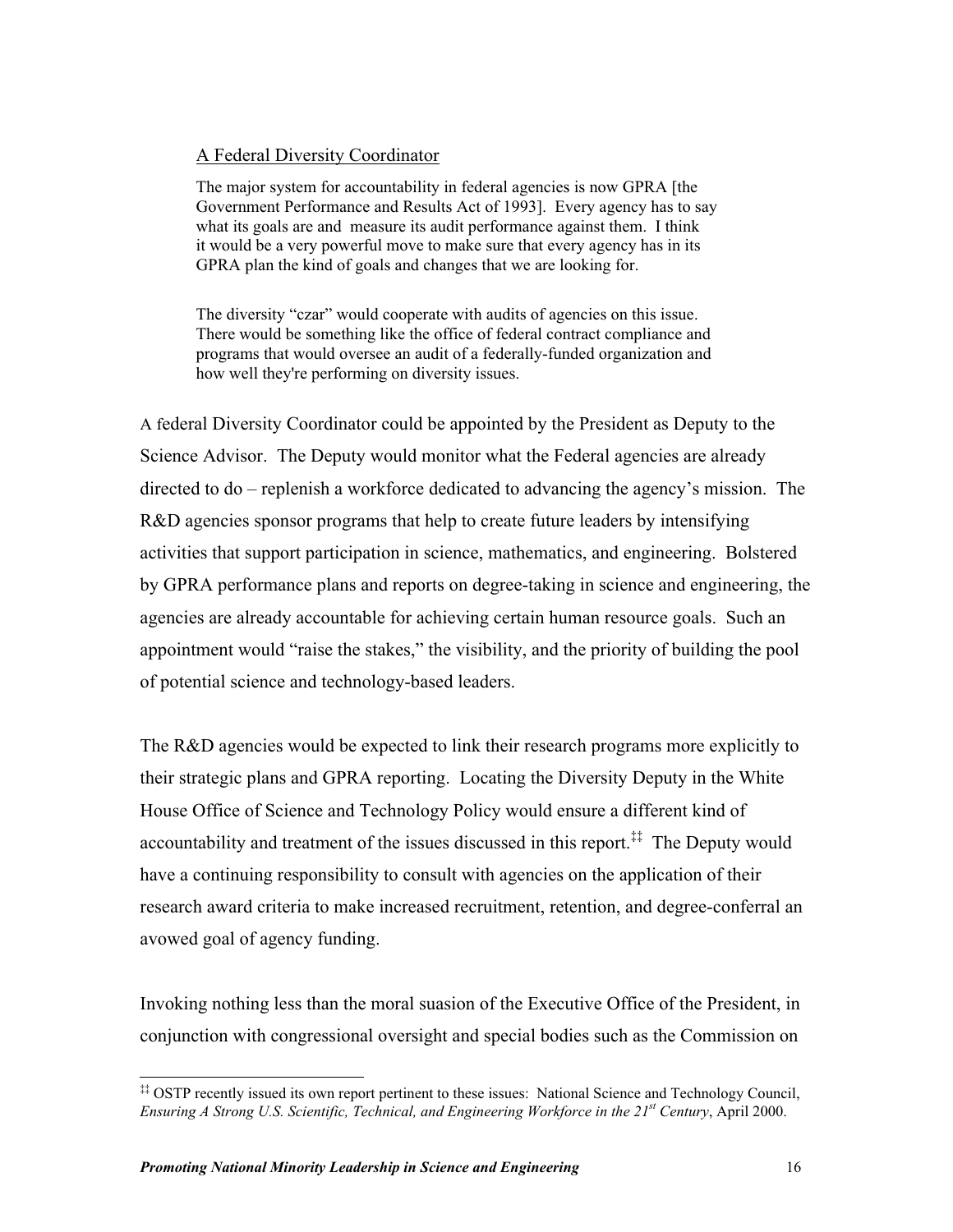the Advancement of Women and Minorities in Science, Engineering, and Technology Development,<sup>§§</sup> will keep minority participation and leadership clearly on the federal radar screen. Complementary efforts by professional societies and especially activities such as the National Academy of Engineering's Committee/Forum on Diversity will etch the issue on the national economic and workforce agenda. It is easier to monitor outcomes once the nation's attention has been riveted by the leadership of the political system, as well as the research and policy communities.

# Disseminating This Report

All organizations that represent career opportunities and compete as employers for talent – Federal, corporate, foundations, and other nonprofits (such as communitybased organizations) – are potential partners in transforming the proposed actions into realities. A report of an event is a mobilizing force. It stirs emotions and triggers ideas. It should inspire, but how it is interpreted and acted upon is the ultimate test of inspiration: are people moved to act, or act differently? Do they see themselves as part of the implementation of a program or a previously ad hoc effort? Do they take ownership?

It is our hope that readers will share this report with colleagues, send it with a cover letter to anyone who cares or should care about the issues addressed. Be inclusive. Urge comments and reactions by professional communities in their journals and newsletters. "Make news" of representation, participation, and leadership in science and engineering.

<sup>§§</sup> See *Land of Plenty, Diversity as America's Competitive Edge in Science, Engineering and Technology*. Summary of the Report of the Congressional Commission on the Advancement of Women and Minorities in Science, Engineering and Development, July 2000.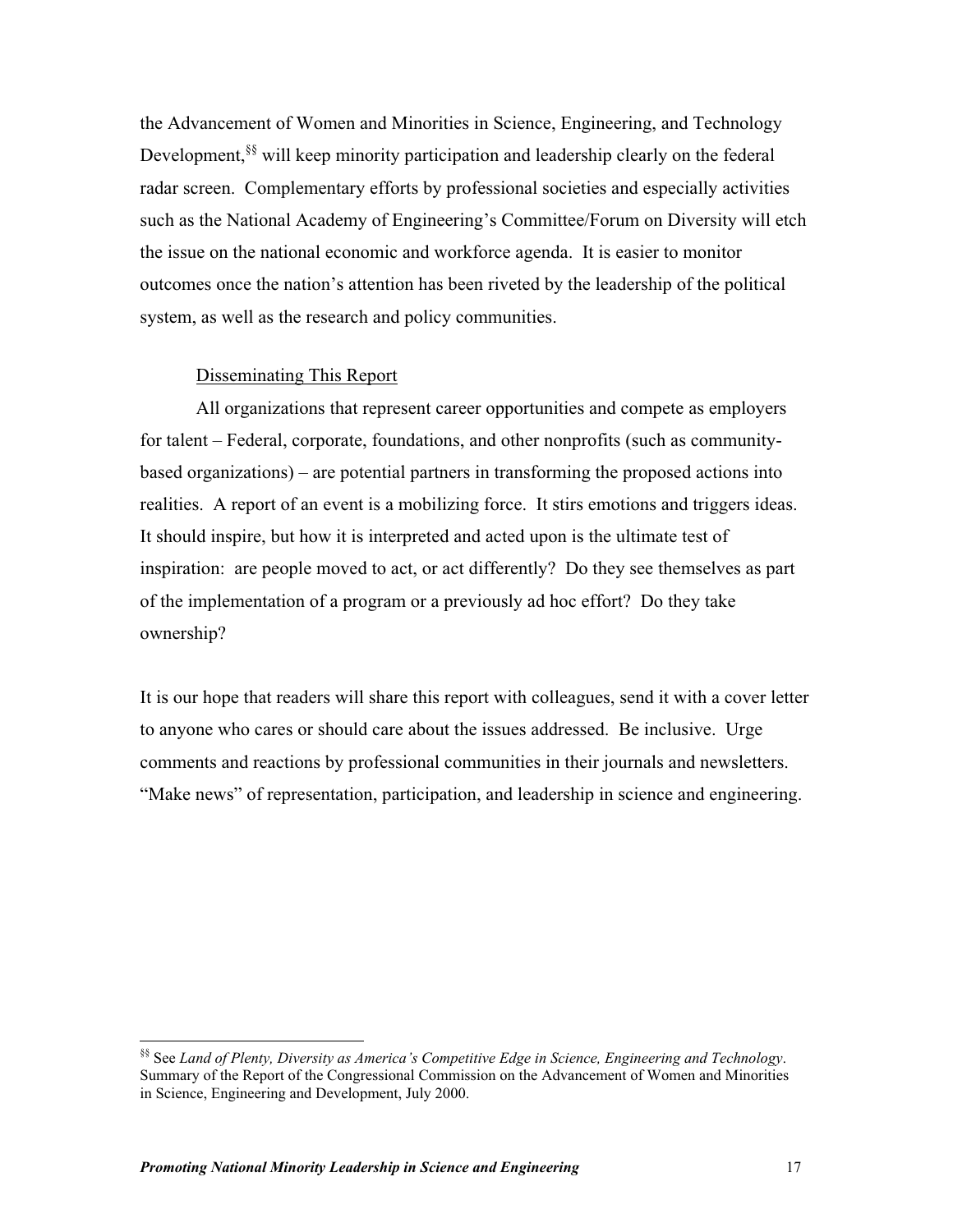# **Conclusions**

Leadership of, by, and for science and engineering is a national issue. It is an increasing challenge in a technological society with a largely technologically-illiterate citizenry. Leaders must bridge that gap. They must be and do what most cannot or will not attempt.

The participation of U.S. minorities in American life is part of everyone's "American dream." However, the nation must help the next generation realize that dream, drawing on the resources of our local institutions and the power of our convictions. We must count on one another and overcome the fear of "Change is good. You go first" to "Change is good. We can do it together – for our children and our future."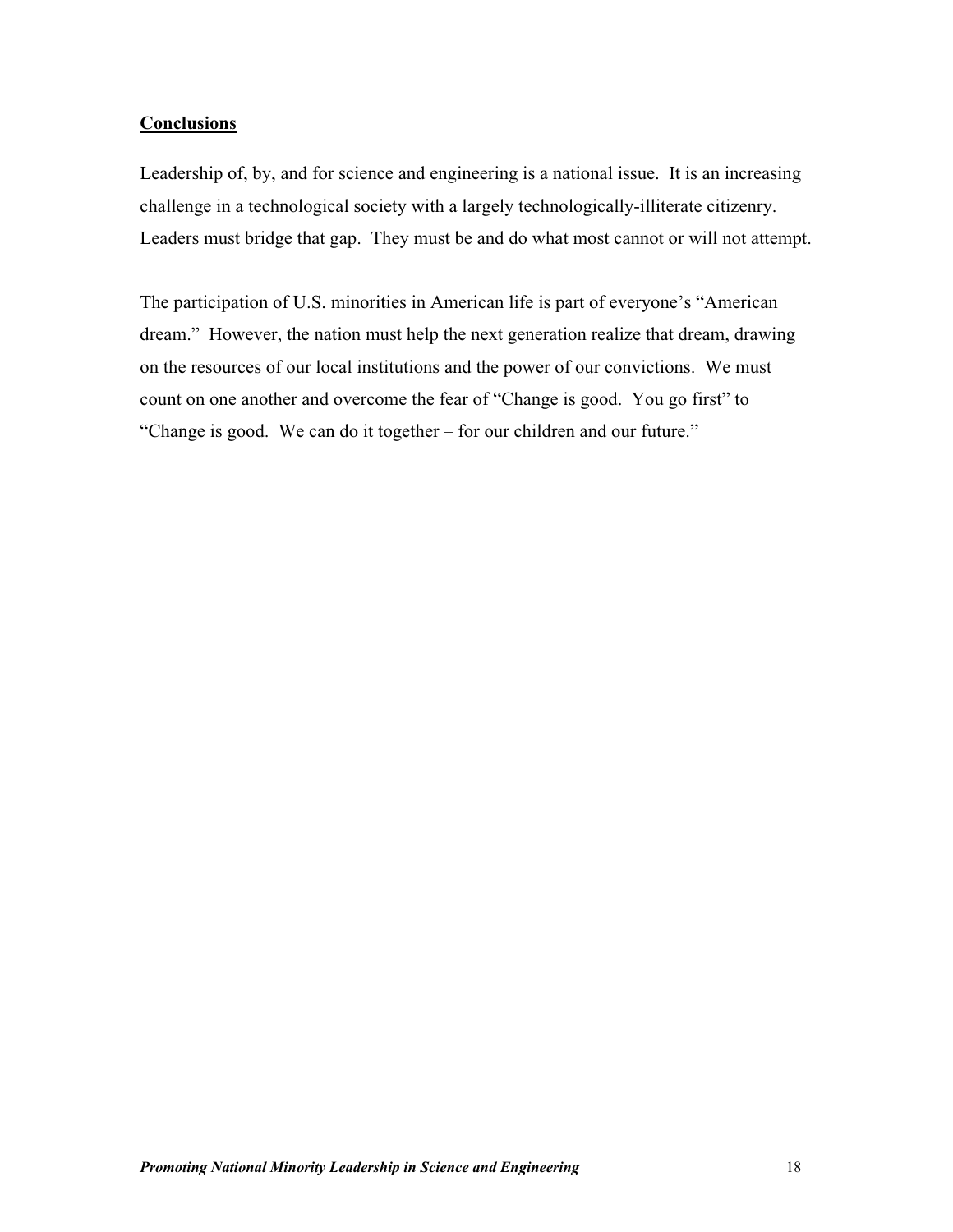# **Bibliography and Data Sources**

# **Bibliography**

American Association for the Advancement of Science. (2000). Science next wave global home.

Available: http://www.nextwave.sciencemag.org

Bowen, W. G. & Bok, D. (1998). The Shape of the river: Long-term consequences of considering race in college and university admissions (pp. 106-110). Princeton, NJ: Princeton University Press.

Commission on the Advancement of Women and Minorities in Science, Engineering and Technology Development, Land of Plenty: Diversity as America's Competitive Edge in Science, Engineering and Technology, September 2000. Available: http://www.nsf.gov/od/cawmset/

Commission on Professionals in Science and Technology. (1998). Employment of Recent Doctoral Graduates: Results of Professional Society Surveys. Washington, DC: Commission on Professionals in Science and Technology.

Malcom, S.M. 1999. "Fault Lines." Science 284 (May 21): 127.

National Action Council for Minorities in Engineering. Available: http://www.nacme.org/

National Science and Technology Council from the White House. (2000, April 11). Ensuring a strong U.S. scientific, technical, and engineering workforce in the 21st Century. Available: http://www.whitehouse.gov/media/pdf/workforcerpt.pdf

National Science Board. (2000). Science & engineering indicators - 2000. Arlington, VA: National Science Foundation, (NSB 00-1). Available: http://www.nsf.gov/sbe/srs/seind00/access/c2/c2s3.htm#c2s3l6

National Science Foundation. (1996). Women, minorities, and persons with disabilities in science and engineering: 1996. NSF 96-311. Available: http://www.nsf.gov/sbe/srs/nsf96311/start.htm

\_\_\_\_\_\_. (1999). Women, minorities, and persons with disabilities in science and engineering: 1998. NSF 99-338. [On-line]. Available: http://www.nsf.gov/sbe/srs/nsf99338/frames.htm

Nerad, M. and J. Cerny. (1999, September 3). "Postdoctoral patterns, career advancement and problems, from the PhDs-ten years later study." Science. Available:

http://www.sciencemag.org/cgi/content/full/285/5433/1533?maxtoshow=&HITS=10&hits =10&RESULTFORMAT=&titleabstract=Postdoctoral+Patterns&searchid=QID\_NOT\_SET& FIRSTINDEX=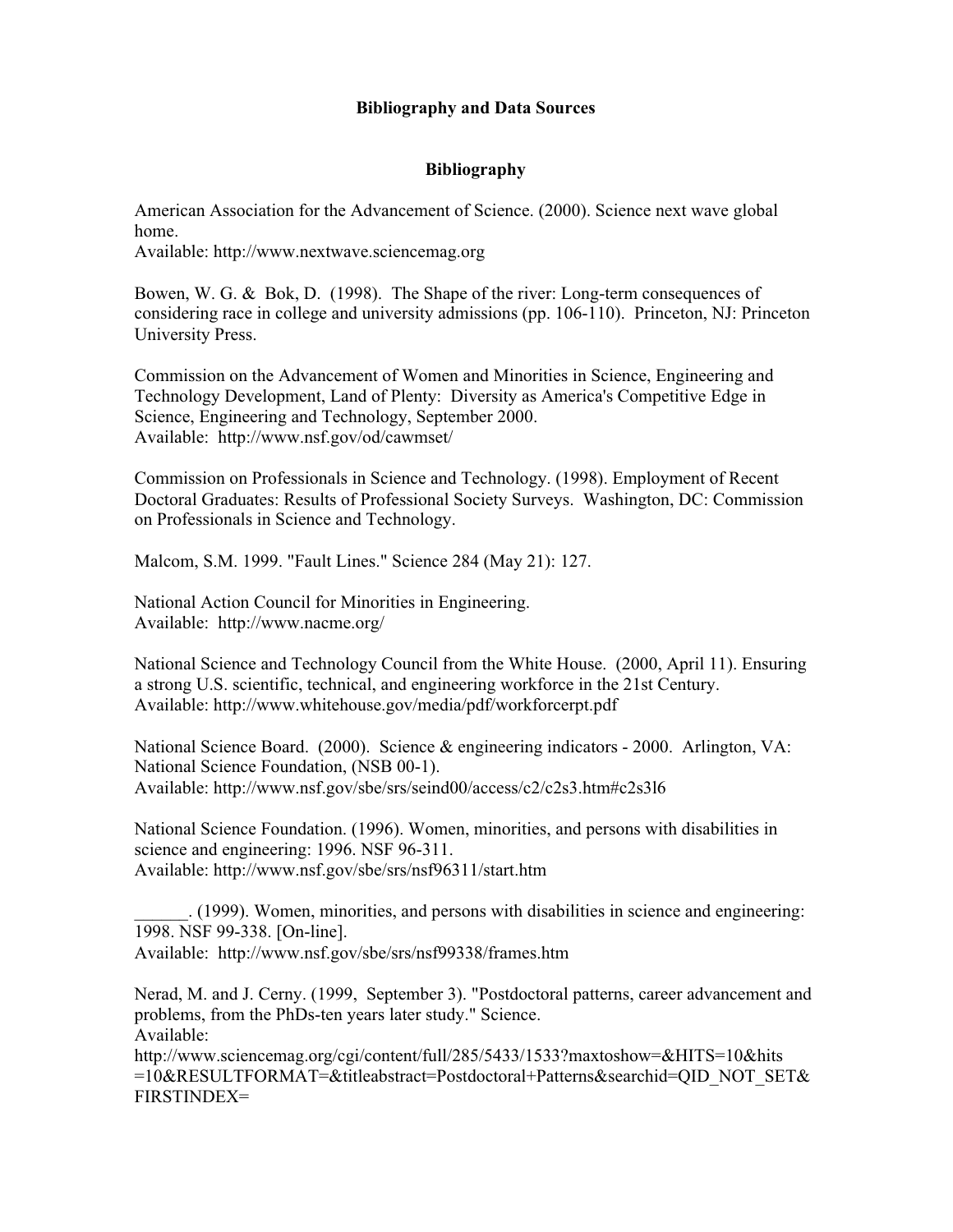### **Data Sources**

National Science Board. (2000). U.S. and international research and development: Funds and alliances. (NSB 00-1). Available:

http://www.nsf.gov/sbe/srs/seind00/access/c2/c2s3.htm#c2s3l6

\_\_\_\_\_\_. (2000). Completion and attrition rates five years after beginning an S&E major, by race/ethnicity and sex. (NSB 00-1). Available: http://www.nsf.gov/sbe/srs/seind00/c4/fig04-26.htm

\_\_\_\_\_\_. (2000). Earned associate's degrees, by field and race/ethnicity: 1977-96 (selected years). (NSB 00-1) [On-line]. Available: http://www.nsf.gov/sbe/srs/seind00/append/c4/at04-34.xls

\_\_\_\_\_\_. (2000). Bachelor's degrees in S&E fields earned by selected groups. (NSB 00-1). Available: http://www.nsf.gov/sbe/srs/seind00/c4/fig04-28.htm

\_\_\_\_\_\_. (2000). Master's degrees in S&E fields earned by selected groups. (NSB 00-1). Available: http://www.nsf.gov/sbe/srs/seind00/c4/fig04-30.htm

\_\_\_\_\_\_. (2000). Doctoral degrees in S&E fields earned by selected groups. (NSB 00-1). Available: http://www.nsf.gov/sbe/srs/seind00/c4/fig04-32.htm

\_\_\_\_\_\_. (2000). Index of growth in full-time doctoral science and engineering faculty, by rank and race/ethnicity: 1973-97. (NSB 00-1). Available: http://www.nsf.gov/sbe/srs/seind00/c6/fig06-15.htm

National Science Foundation. (1999, December 15). Graduate enrollment in science and engineering continued to decline in 1998. Data Brief (NSF 00-307). Available: http://www.nsf.gov/sbe/srs/databrf/db00307.htm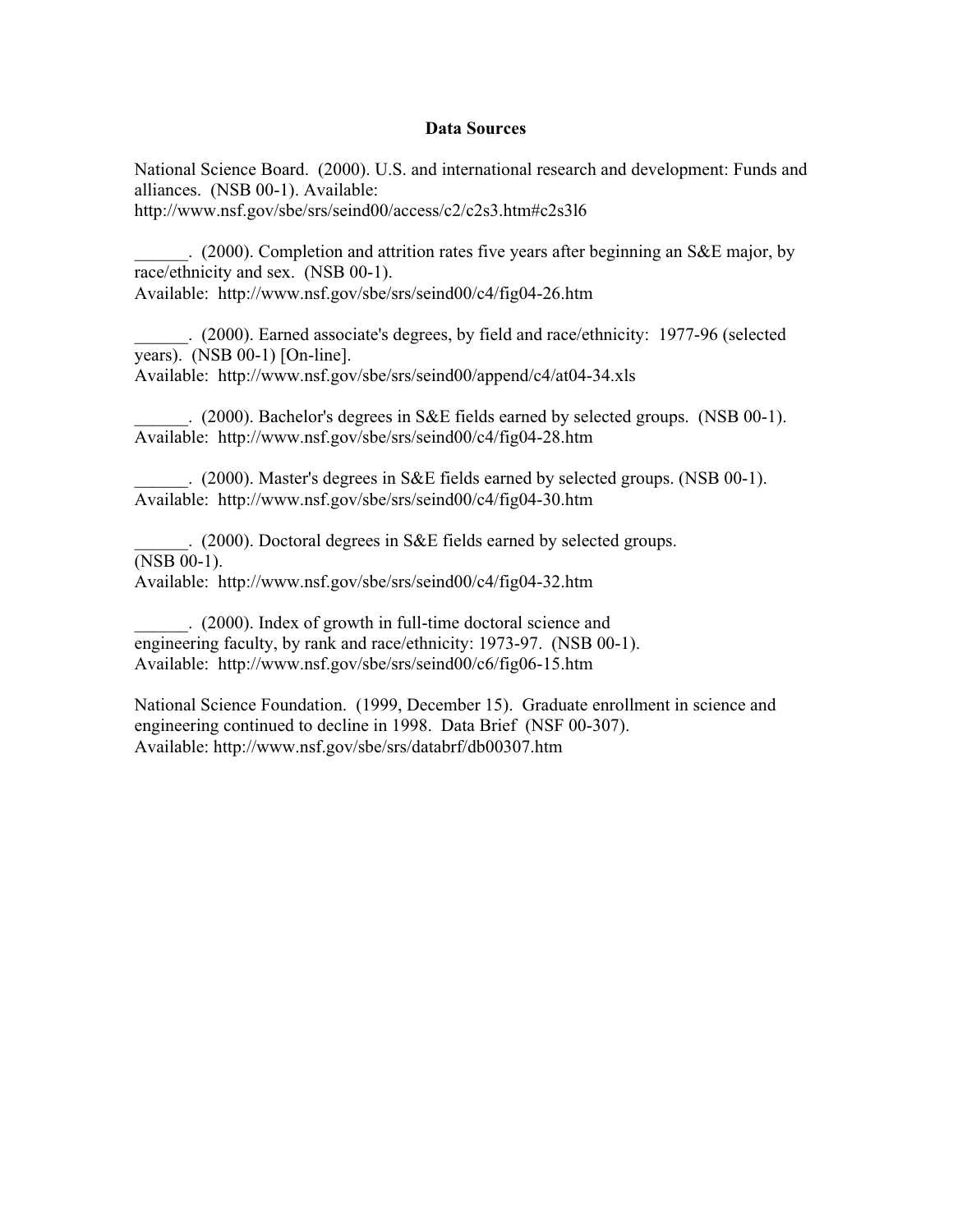# **National Science Foundation (NSF) Summit Meeting on Promoting National Minority Leadership in Science and Engineering October 18-19, 1999 Rice University**

### **Dr. Baine Alexander**

Researcher LEAD Center University of Wisconsin 1402 University Ave Madison, WI 53706

### **Dr. Richard Alo**

Executive Director Center for Computational Science and Advanced Distributed Simulation One Main St, Suite 722 South Houston, TX 77002

### **Dr. Earnestine Baker**

**Director** Meyerhoff Scholarship Program Academic Services, Building Room 106C Baltimore, MD 21250

### **Dr. Bonnie Bartel**

Assistant Professor Department of Biochemistry and Cell Biology - MS 140 Rice University 6100 Main St. Houston, TX 77005-1892

### **Dr. Joseph Bordogna**

Deputy Director National Science Foundation 4201 Wilson Blvd. Arlington, VA 22230

### **Dr. Fitzgerald Bramwell**

Vice President for Research University of Kentucky 207 Administration Building 0032 Lexington, KY 40506

### **Dr. David Burgess**

Academic Vice President and Dean of Faculties Boston College Bourneuf House, 84 College Road 5th Avenue at Rusqin Chestnut Hill, MA 02467

# **Dr. Sid Burrus**

Dean Brown School of Engineering-MS 364 Rice University 6100 Main St. Houston, TX 77005-1892

### **Ms. Judit Camacho**

Executive Director SACNAS 145 South River St Santa Cruz, CA 95060

### **Dr. Danielle Carr**

Program Officer Andrew Mellon Foundation 140 East 62nd St New York, NY 10021

### **Dr. Carlos Castillo-Chavez**

**Director** Mathematical and Theoretical Biology Institute Professor of Biomathematics Department of Theoretical and Applied Mechanics; 317 Kimball Hall Cornell University Ithaca, NY 14853-1503

### **Dr. Jagdish Chandra**

Senior Research Scientist School of Engineering and Applied Sciences George Washington University 6504 Great Drum Circle Columbia, MD 21044

### **Dr. Ronni Denes**

NACME, Inc. The Empire State Building 350 Fifth Ave, Suite 2212 New York, NY 10118

### **Dr. Judge Dickson**

Director of Diversity Programs IBM T.J. Watson Research Center Route 134 Yorktown Heights, NY 10598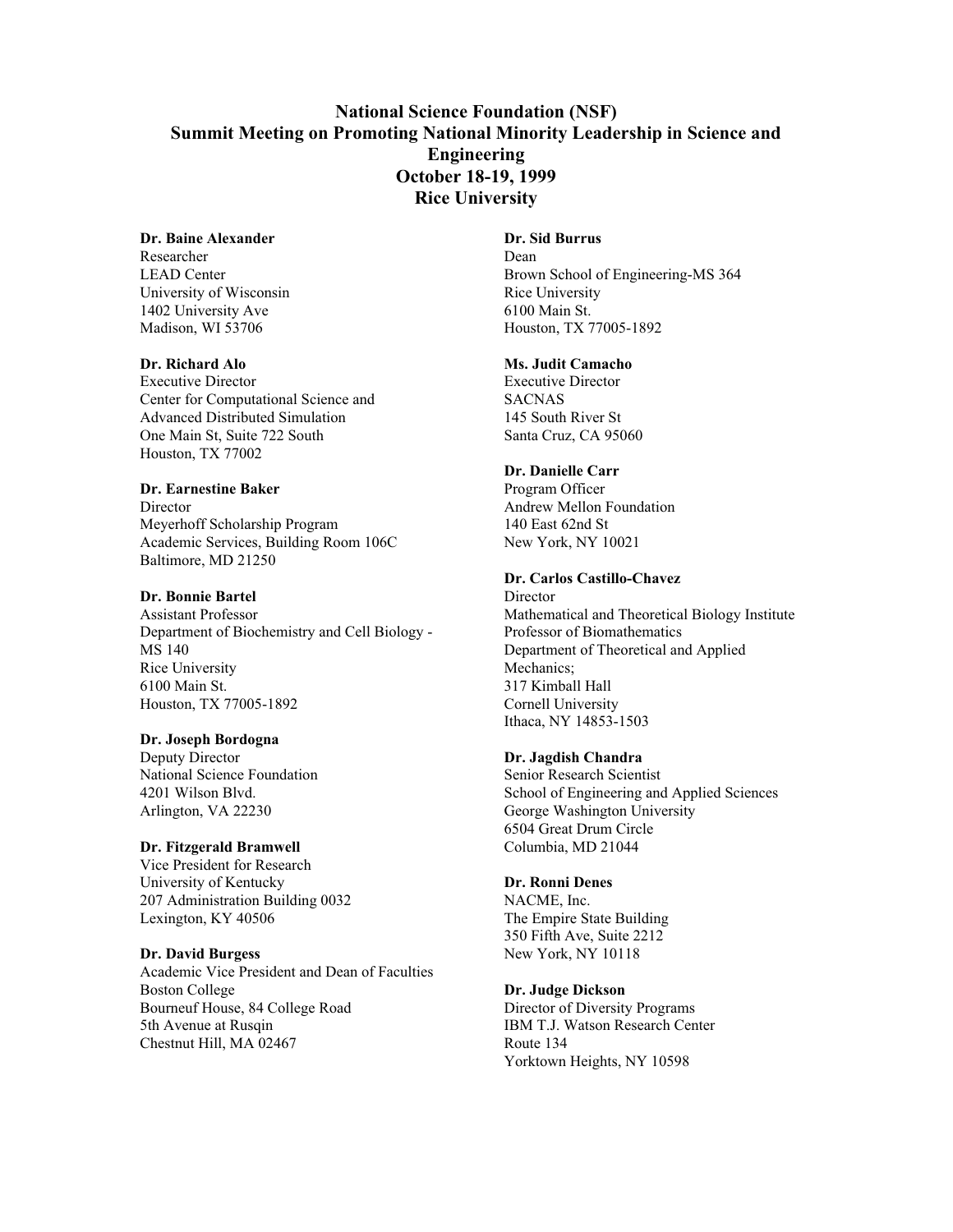**Dr. Ronald Douglas** Executive Vice President and Provost Office of the Provost Texas A&M University College Station, TX 77843-1248

**Dr. Billy Joe Evans** Professor Department of Chemistry University of Michigan 930 N. University Avenue Ann Arbor, MI 48104

**Dr. S. James Gates** Physics Department University of Maryland Room 4125 College Park, MD 20742

# **Dr. Roscoe Giles**

Professor Department of Electrical & Computer Engineering Boston University 8 St. Mary's St. Boston, MA 02215

### **Dr. Malcolm Gillis**

President Office of the President - MS 1 Rice University 6100 Main St. Houston, TX 77005-1892

### **Dr. Manuel Gomez**

Vice-President for Research and Academic Affairs University of Puerto Rico P.O. Box 23334 San Juan, PR 00931

### **Mr. Joe Gonzales**

Coordinator, Pre-College Education Outreach Exxon Company USA P.O. Box 2180 Houston, TX 77252

**Mr. Ted Greenwood** Alfred P. Sloan Foundation 630 Fifth Ave, Suite 2550

New York, NY 10111

**Dr. John Hardy**

Associate Dean Office of Natural Sciences and Mathematics University of Houston Houston, TX 77204

**Dr. William Hawkins**

Director of Minority Activity for the Mathematical Association of America (MAA) 1529 Eighteenth St, NW Washington, DC 20036

### **Dr. Francisco Hernandez**

Vice Chancellor Student Affairs University of California-Santa Cruz 1156 High St Santa Cruz, CA 95064

### **Dr. Virginia Hinshaw**

Dean Graduate School University of Wisconsin 500 Lincoln Dr, Bascom 333 Madison, WI 53706

### **Dr. Priscilla Huston**

MS - 119 Rice University CAMPUS MAIL

### **Dr. Jordan Konisky**

Vice Provost Research & Graduate Studies-MS 13 Rice University 6100 Main St. Houston, TX 77005-1892

### **Dr. George Langford**

Professor Department of Biological Science Dartmouth College Hanover, NH 03755

### **Ms. Cynthia Lanius**

Center for Excellence and Equity in Education - MS 134 Rice University 6100 Main St. Houston, TX 77005-1892

### **Ms. Karen Lozano**

Department of Mechanical Engineering and Materials Science - MS 321 Rice University 6100 Main St. Houston, TX 77005-1892

### **Dr. Shirley Malcom**

Directorate for Education & Human Resources American Association for the Advancement of Science (AAAS) 1200 New York Ave, NW Washington, DC 20005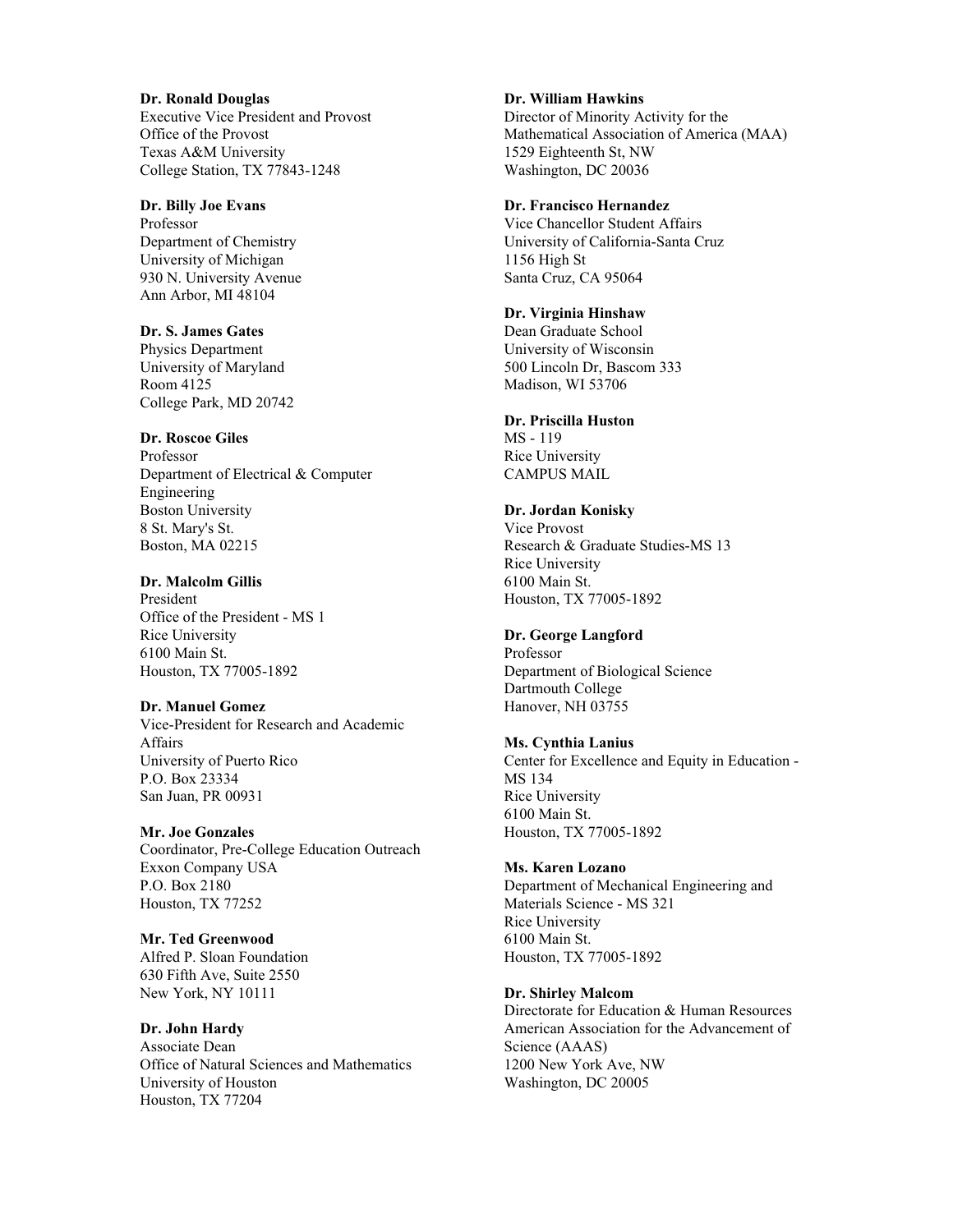**Dr. Cora Marrett** Office of the Provost Whitmore Administration Building University of Mass-Amherst Amherst, MA 01003

# **Dr. Joe Martinez**

Director, Division of Life Sciences University of Texas-San Antonio 6900 North Loop 1604 West San Antonio, TX 78249

### **Dr. David Medina**

Minority Affairs Director, Senior Editor SP Public Affairs-MS 95 Rice University 6100 Main St. Houston, TX 77005-1892

### **Dr. Juan Meza**

Manager Computational Sciences and Mathematics Research Sandia National Laboratories PO Box 969, MS 9217 Livermore, CA 94551

### **Dr. Terry Millar**

Associate Dean, Professor University of Wisconsin-Madison Mathematics Department Graduate School, 325 Bascom Hall 500 Lincoln Dr. Madison, WI 53706

### **Ms. Molly Myers**

Intern US Department of Energy 1000 Independence Ave, SW M.S. Science #1 Room 7B-058 Washington, DC 20585

### **Dr. Jeanne Narum**

**Director** Project Kaleidoscope 1730 Rhode Island Ave, NW Suite 803 Washington, DC 20036

### **Dr. John Olson**

Professor Director of the Houston Area Molecular Biophysics Predoctoral Training Program (NIH sponsored program) Department of Biochemistry and Cell Biology

MS - 140 Rice University 6100 Main St. Houston, TX 77005-1892

### **Dr. Ann Redelfs**

Director External Relations Education, Outreach and Training San Diego Supercomputer Center MC 0505 9500 Gilman Dr. La Jolla, CA 92093

### **Dr. Sam Rodriguez**

Assistant Director of the Office of Science Office of the Director US Department of Energy 1000 Independence Ave, SW M.S. Science #1 Room 7B-058 Washington, DC 20585

### **Dr. Dereck Rovaris Sr.**

Assistant Dean, Graduate School Director of Graduate Placement Xavier University 7325 Palmetto St, Box 37A New Orleans, LA

# **Dr. Fred Rudolph**

Professor and Chair Executive Director of the Institute of Biosciences and Bioengineering Department of Biochemistry and Cell Biology MS - 140 Rice University 6100 Main St. Houston, TX 77005-1892

### **Dr. Lawrence Rudolph**

General Counsel Office of the General Counsel National Science Foundation 4201 Wilson Blvd. Arlington, VA 22230

### **Dr. David Sanchez**

Professor Department of Math Texas A&M University College Station, TX 77843

# **Dr. Arthur Smith**

President University of Houston Houston, TX 77204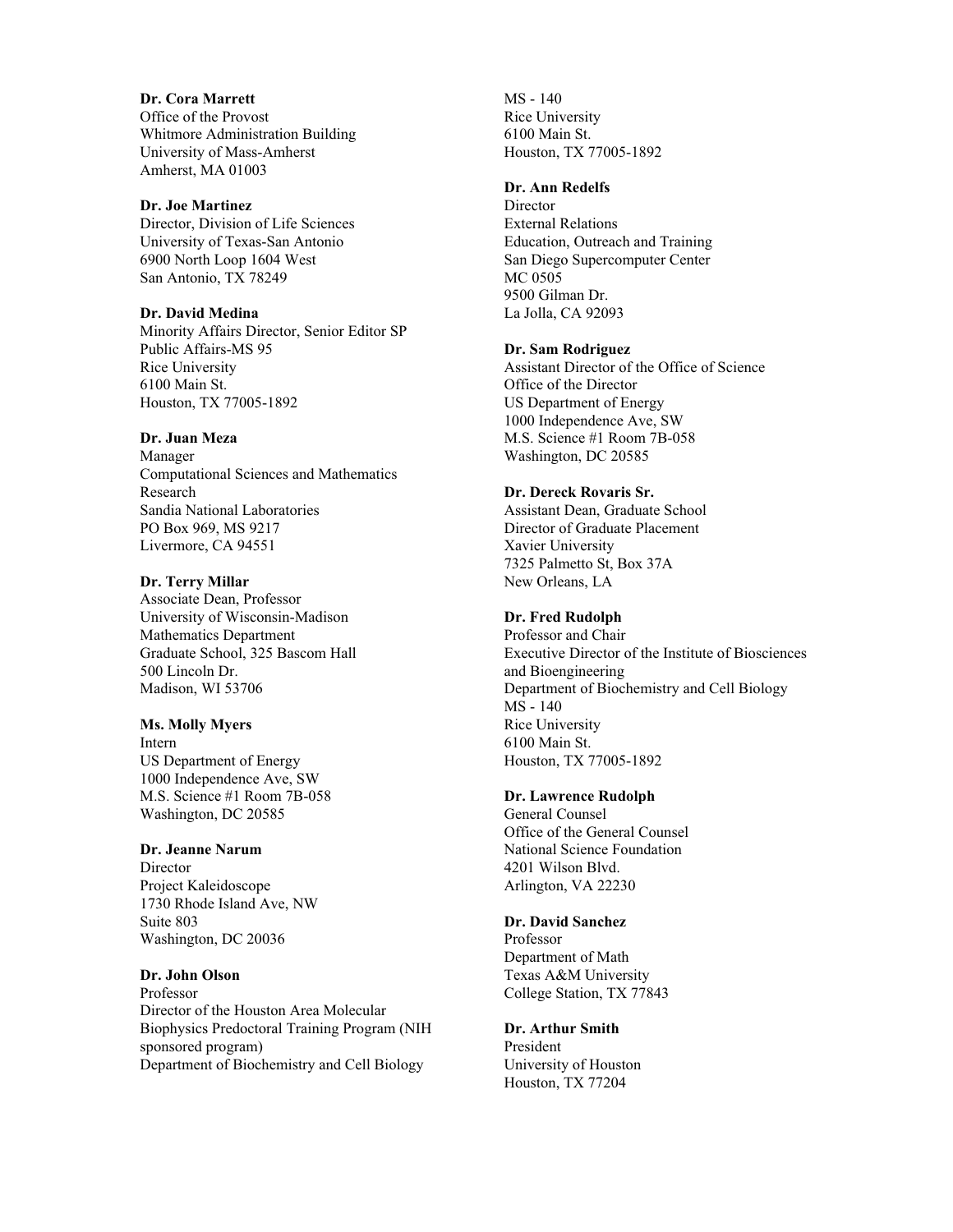### **Dr. Roland Smith**

Associate Provost MS 3 Rice University 6100 Main St. Houston, TX 77005-1892

### **Dr. Judith Sunley**

Interim Assistant Director National Science Foundation 4201 Wilson Blvd Arlington, VA 22230

### **Dr. Richard Tapia**

Noah Harding Professor **Director** Center for Excellence and Equity in Education - MS 134 Rice University 6100 Main St. Houston, TX 77005-1892

### **Dr. Orlando Taylor**

Dean Graduate School of Arts & Science Howard University 2300 6th St, NW Washington, DC 20059

### **Ms. Chrysoula Tzemos**

Intern US Department of Energy 1000 Independence Ave, SW M.S. Science #1 Room 7B-058 Washington, DC 20585

### **Dr. Douglas Varela**

Graduate Student CalTECH MC 104-44 Pasadena, CA 91125

### **Dr. Wanda Ward**

Assistant to the Deputy Director for Human Resource Development National Science Foundation 4201 Wilson Blvd. Arlington, VA 22230

**Dr. Tim Webb** INRSEP Humboldt State University Walter Warren House 38 Arcata, CA 95521

### **Dr. Janna Wehrle**

Program Director, Cell Biology and Biophysics National Institute of General Medical Science Natcher Building Room 2AS.19K 45 Center Dr Bethesda, MD 20892

### **Dr. Joanne Woodard**

Vice Provost for EOE & Diversity North Carolina State University 304 Holladay Hall, Box 7530 Raleigh, NC 27695

### **Dr. William Wulf**

President National Academy of Engineering 2101 Constitution Ave, NW Washington, DC 20418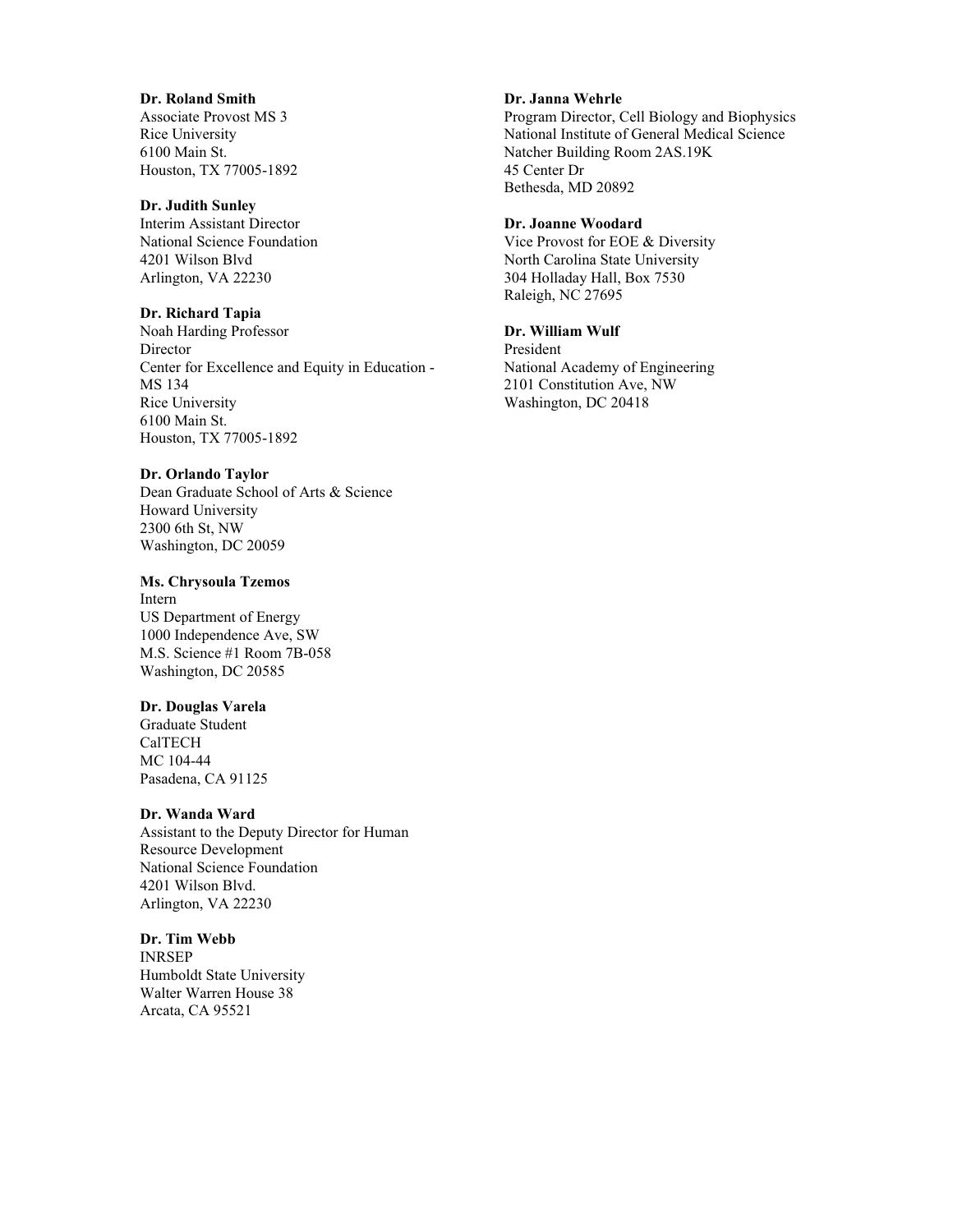# **Meeting Evaluation**

Forty-one out of 58 (71%) participants returned evaluation forms at the end of the meeting. Attendees were asked the following:

The goal of this conference was to identify directions the nation should take to foster and empower potential minority leaders in science and engineering and to draft guidelines that universities, industry, government and funding agencies can embrace and implement.

Please rate the conference as to its effectiveness in meeting its goal on a scale of 1 (Poor) to 5 (Excellent).

Eighteen (44% of those responding) answered "5", 21 (51% of those responding) gave the conference a "4" and 2 people (5% of those responding) answered "3".

Additional comments and suggestions were requested and all that were submitted follow:

- Good discussions, difficult solutions.
- The conference was very effective in identifying directions and strategies to foster potential minority leaders in science and engineering. I am hopeful that the guidelines draft will be used by public and private sector institutions to foster the goal identified above. Perhaps more time could have been devoted to collaborative efforts in small groups. In spite of the short time spent at the meeting, much was produced to be incorporated in draft guidelines. The meeting was also important in bringing all of the "players" to the table and in raising the consciousness of all participating in the Summit. Many thanks to Richard Tapia for leading this effort!
- The premises as laid out were useful. There was not enough time in break out groups to formulate specific recommendations.
- If I had been able to stay longer on Tuesday, I'm sure I would have been better able to say whether it was more a 4 or a 5.
- The organization was excellent. The participants represent a good crosssection of the minority community, but all were not able to give uniform ideas on how to move forward.
- There didn't seem to be enough time to develop real consensus around a prioritized set of strategies.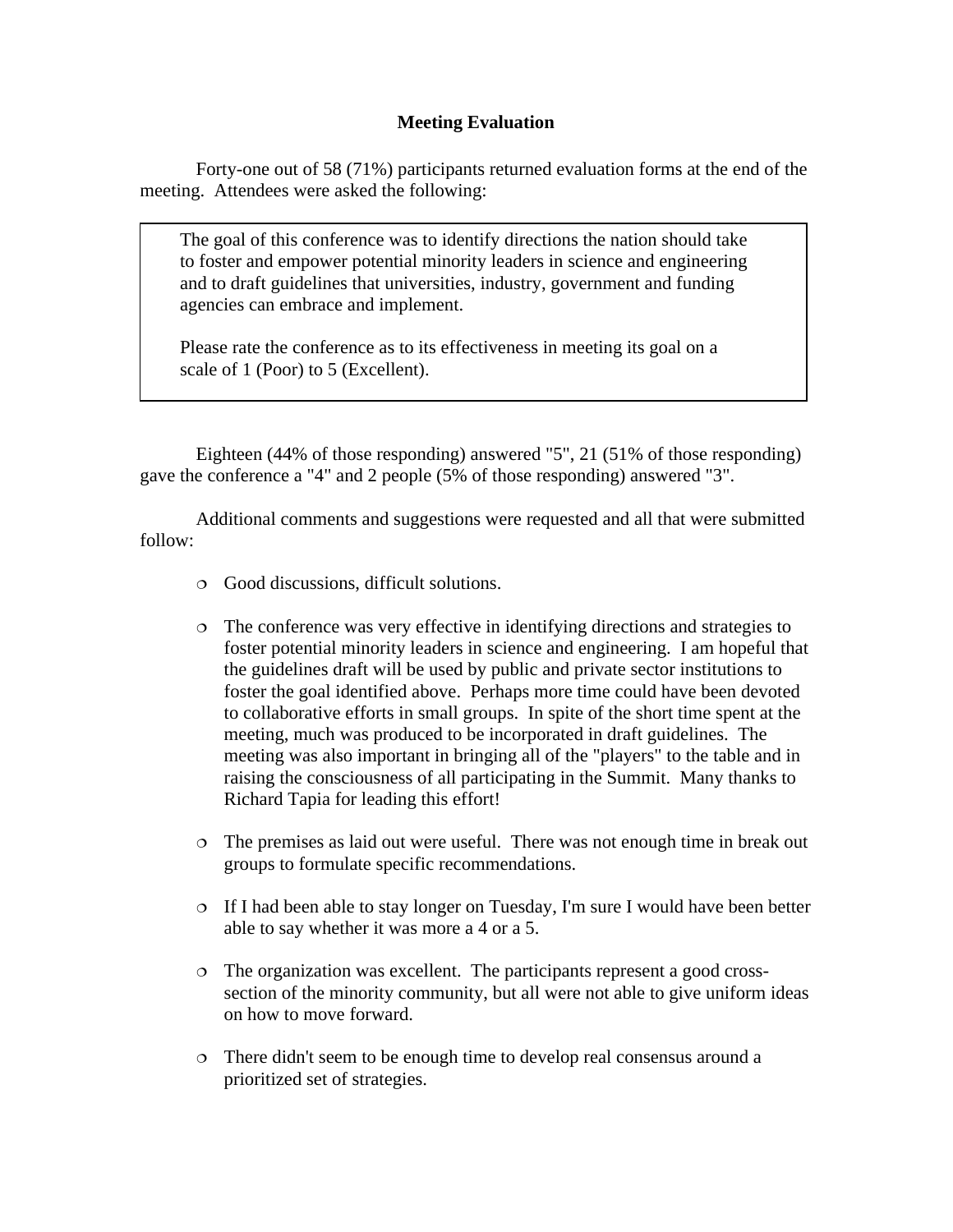- Breakout groups needed to be longer to develop more recommendations and more thoroughly thought out recommendations.
- Opening comments of Malcom and Tapia were interesting and valuable.
- Would have been useful to have more specific shape to the breakout groups.
- Not enough time! Too rushed to cover the volume of work required.
- Otherwise a good program. Excellent entertainment!!
- I would have appreciated more pre-meeting materials and preparation, so I could have hit the ground running in the discussions. For a one-day event, it takes time to get the intellectual juices flowing, particularly when one has so many different balls in the air.
- The conference was most certainly a success in terms of bringing leaders together for face to face dialogue and brainstorming on the issue. In retrospect though, I feel as if the focus was heavy on graduate school scholarships, entrance requirements and university president cooperation and lean on questions surrounding getting students to a position where they may be eligible and motivated to apply to graduate school.
- A conference of this magnitude a scope requires more time. It would also benefit from a more remote, isolated locale.
- Not enough attention paid to "legal obstacles" faced by public universities in fostering diversity by race and gender neutral means. While sincerity and focus of group was evident, some direction/guidance re: legal concerns is needed to guide this discussion of solutions to the "problem".
- This was a very valuable meeting. I thought the format and topics covered were excellent, as well we the thoughtful participation of many individuals.
- The conference was very well organized and it covered the areas that it aimed to cover. More time was required to explore and suggest "guidelines" to develop stronger minority leadership. I am looking forward to the report that will be sent to all the participants and defining an action plan! P.S. Thank you for including several young leaders.
- Thank you very much for letting me participate in this conference, it was a great learning experience for me. I was not aware of the magnitude of the problem and the need of minority leaders which is true after seeing all of you as role models, one gets a bigger compromise toward the community and especially the Hispanic community in my personal case. I feel very thankful that I will have a chance to work in an 85% Hispanic population community, and will definitely want to keep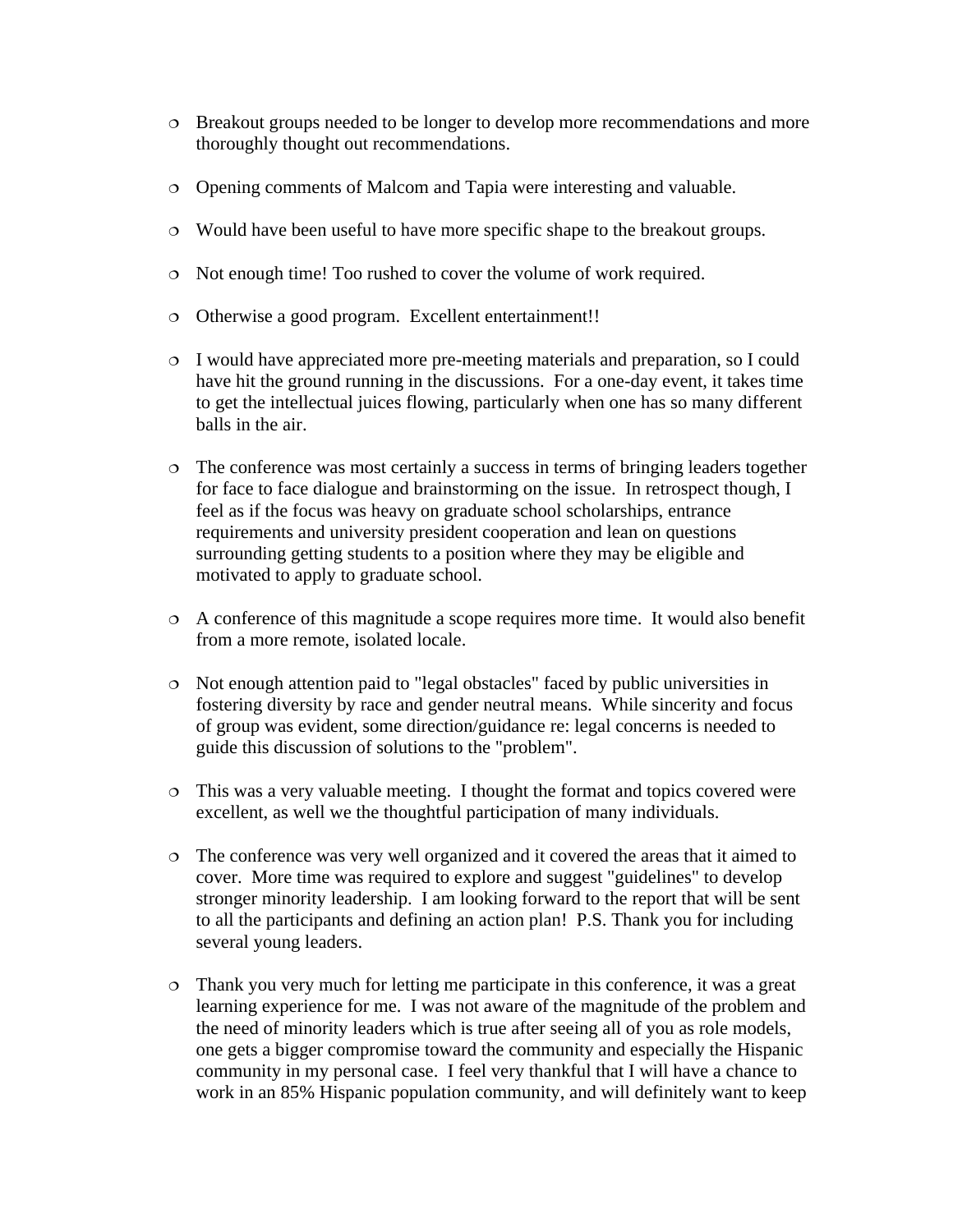involved in these kind of experiences to further promote minority leaders in science and engineering. Thanks again and if I can be of any help in further events or situations please contact me.

- A key concept that came up in our small group meetings (with great emphasis) and also in the large meeting was: success in this arena comes from key individuals, individuals who are devoted to those goals, within our institutions. Hence we should look for these individuals and continue to find them and hence their institutions. To do otherwise has not been as successful and we have many examples to show for this!
- Richard- Like the Sloan meeting. This was dynamic and exciting, and a great opportunity to hear from leaders of diversity programs, and I thank you. Most critical to me is the follow up. What will happen with the report? For example, I don't recall any follow up after the Sloan meeting, other than the establishment of the email reflector (I'd be happy to add the people from today's meeting to that reflector) & the communication we've seen through that. So-will there be a report? What will become of it? Will it have teeth?
- $\circ$  I enjoyed the discussions and suggestions and am glad (honored) to have been included. Thank you for pulling this group together and thanks to your entire staff (everyone has been so friendly and hospitable). We are perhaps visiting issues that have been kicked around for too long, but they must be wrestled with in order to see demonstrable change in the leadership of minority scholars in science & engineering. I am willing to work on our next step.
- Very "enriching" & stimulating. A badly-needed, forward-looking issue being seriously engaged.
- I would have appreciated more dialogue in smaller groups.
- $\circ$  Richard, keep up the good work. I will be more than happy to help in any future endeavors in this direction.
- The interaction was good, but it is not clear what the outcome will be-the report should clarify this. One problem was that there was no general agreement on what is "developing leadership." To some of us (like me) it necessarily takes on an elitist stance which is not a popular idea with others. But I think the discussion helped in bridging gaps.
- I suggest that an executive committee be formed to formulate a report.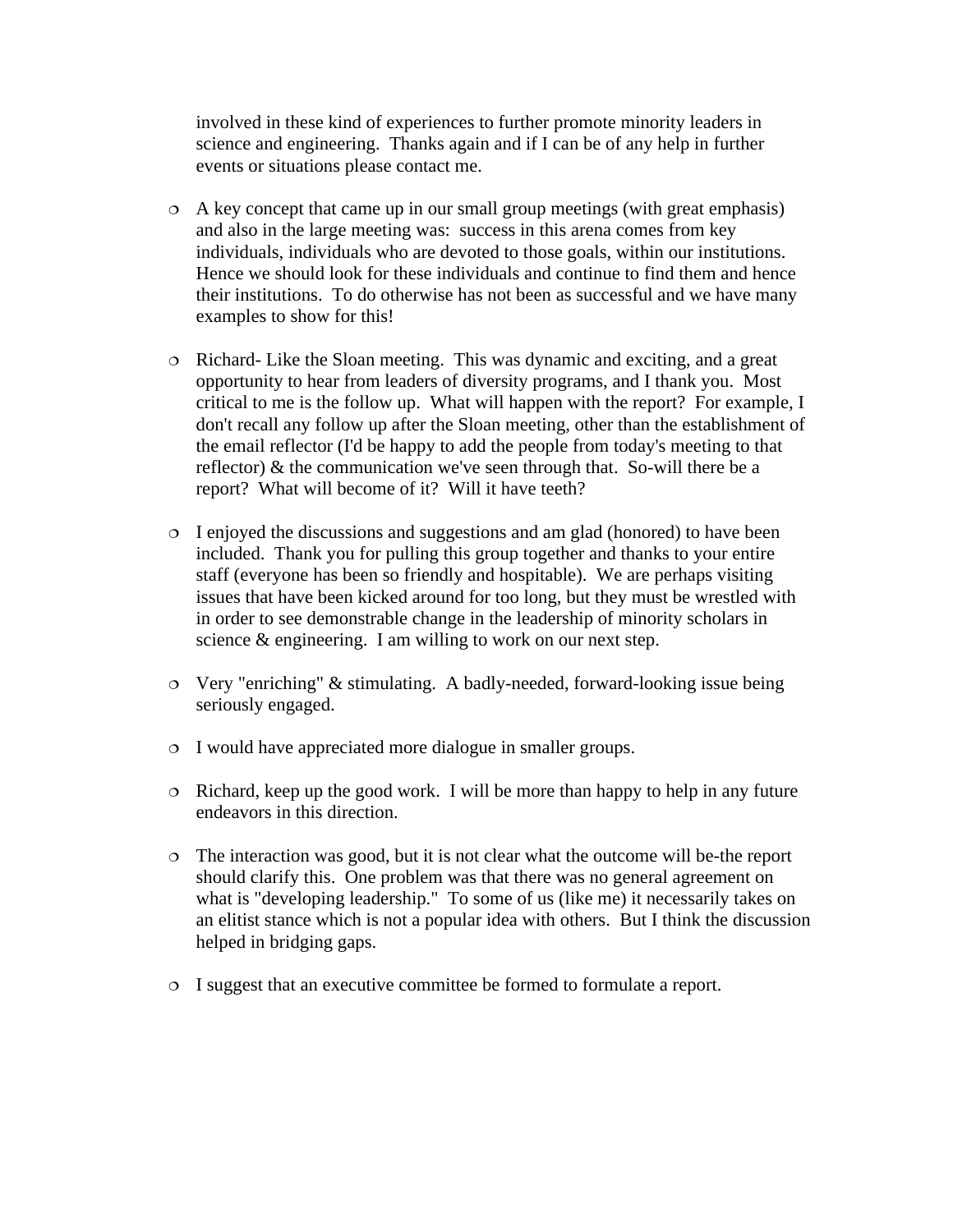# **Lack of Minority Leadership: Possible Causes and Plausible Solutions Richard Tapia**

### **Introduction**

We are here today to address a serious problem. The National Science Foundation has sponsored this summit meeting we are calling *Promoting National Minority Leadership in Science and Engineering.* We are happy that you have accepted our invitation to come. You are vital to the meeting's success. Our success will require people with the vision, determination, and clout to create and promote an effective plan that universities, industry, government and funding agencies will embrace and implement. We are not here just, once again, to lament the past. Through our discussions, we must formulate the beginnings of a plan that can advise policymakers.

Despite a generation of intense efforts, the nation continues to face the dilemma of perilously low minority representation in Science and Engineering. Even more troubling and threatening to future success is the lack of the next generation's minority national leadership. Who will replace the critically few senior minority leaders if we do not identify, nurture, and guide potential leaders into places of authority?

When I look around the room, I see examples of prominent national leaders who happen to be underrepresented minorities. I see senior faculty at important research institutions, leaders of national professional societies, industry leaders, university presidents and senior administrators, and managers of national laboratories. You are the existence proof that underrepresented minorities can be leaders. It would be good to ask all of you what factors you credit for your success -- how you got where you are today. We should ask the question -- what worked for us -- to see if those lessons learned can be applied to create many more of us.

In that vein, let me talk about my own personal experience and what helped me to become a leader. It was never in my design to be a leader. In fact, I grew up quite shy and quiet. I was not a star student in high school. I loved mathematics, but I also loved cars, and did not strive to be an academic star. No counselor or teacher ever advised me to go to college, so I went to work right after high school at a muffler factory. An older co-worker convinced me not to make the same mistake that he had made as a young person, that I was too smart to do what I was doing, and that I should go to college. I enrolled in community college, did very well, transferred to UCLA, and ultimately got a Ph.D. there.

If you ask me how my leadership evolved from those humble beginnings, I would say that one of the best things that ever happened to me was to go to the Army Mathematics Research Center at the University of Wisconsin, one of the premier research institutions at that time. I met some of the finest mathematicians in the world, and also caring people who actually talked to me. I attended lectures, learned how to ask questions, and started to become more forward, more outspoken, and less shy. I coauthored papers with some of the finest mathematicians in the world. When I left that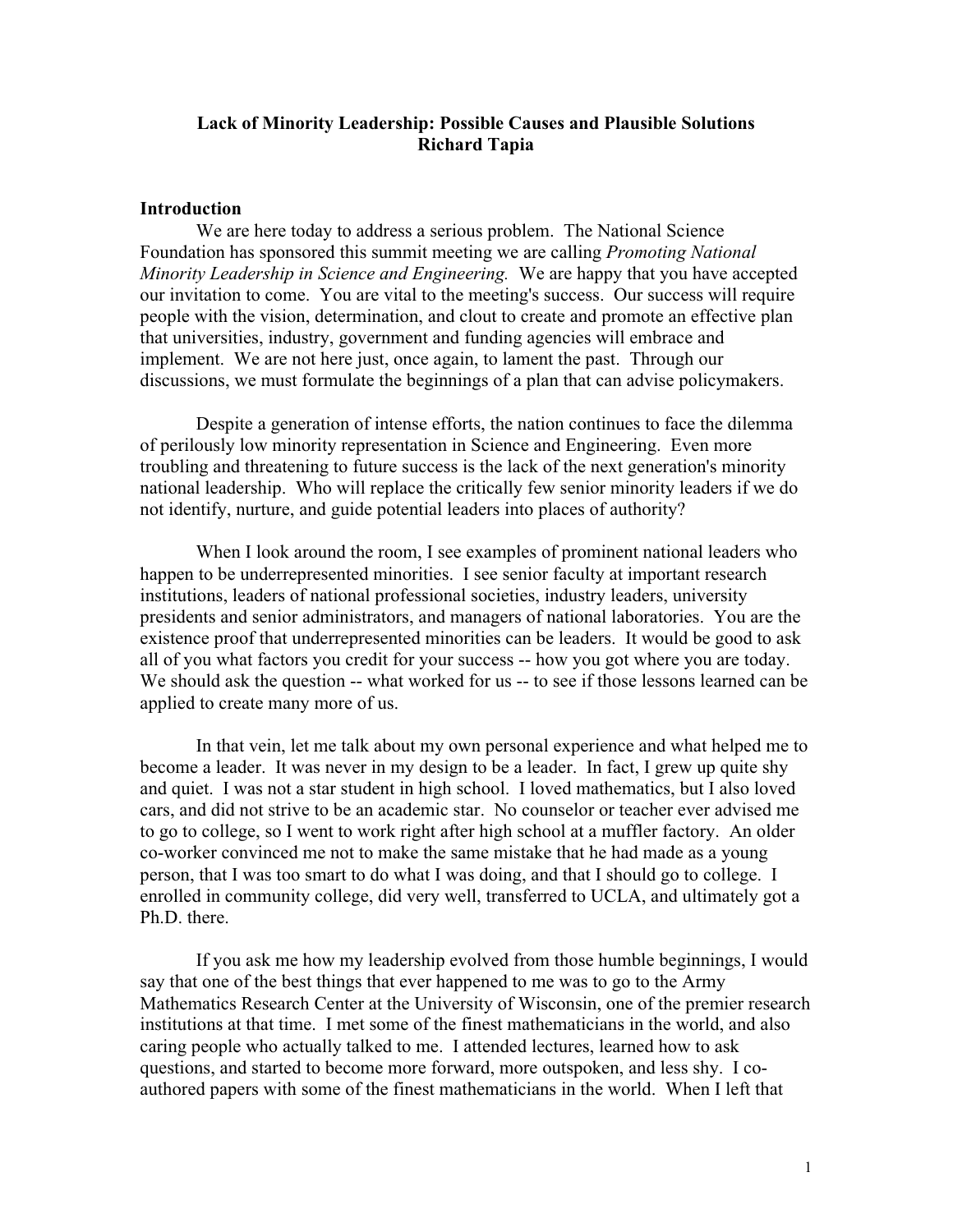center, people knew me; I had established a network of important mathematicians that gave me a strong base for leadership *in my field* that exists even until today. Let me explicitly make the point so that nobody misses it -- I was given an incredible opportunity, and I took full advantage of it.

Today we will be talking about those two things -- institutions and individuals - what institutions need to do to promote minority leadership and what individuals need to do to promote themselves as leaders.

# **What Institutions Must Do**

We must face the fact that the quality of a person's institution is in large part going to determine how well positioned a person is to fulfill their leadership potential. If MIT, Stanford, Caltech, UC-Berkeley are producing leaders in terms of national organizations and professional societies, then we must have representation in these places, because the culture is such that you can't come in the back door. It is very hard to come in from the school that is not part of the network. You could say that's not fair. I agree, it's not fair, but that's the way it is, and trying to change that would be much harder, in my opinion, than changing the representation issue. Bowen and Bok, in *The Shape of the River*, argue that underrepresented minorities going to selective schools do turn out to be leaders, in fact, become leaders in proportions greater than the majority.

Let's just tell it like it is, shall we? A Ph.D. from Caltech, Princeton, or Stanford is going to have several points up over a Ph.D. from a less esteemed majority or minority serving institution. We do the leadership issue a disservice if we treat this fact as an ugly little secret that can't be talked about. We must face it and deal with it. Given this fact, shouldn't we strive to get more underrepresented students into more prestigious schools and then hold the institutions accountable for nurturing and preparing those students? I challenge these institutions: what leading university will step forward and distinguish itself with an innovative program to triple or quadruple its Ph.D. underrepresented minority production?

There are underrepresented minority students who have had first-rate educations who look like majority students, and in every way are as capable and as sophisticated. It really isn't an issue if they go to Stanford, Berkeley, Caltech, or Cornell. They're going to do well. But that's not the bulk of the underrepresented minority population. And for schools that say, "we're going to fight for that first pool", I ask, what are you contributing to the nation's representation with that tactic? If you fight for members of the first pool by offering more money or more perks, you really haven't done anything to address the issue of underrepresentation. You've made your school look better. You can say "oh, look we're leading the nation, or whatever you want to say, but what have you done for the global pool, what have you done for the underrepresentation crisis? You haven't done anything.

Instead of just fighting over the best students, I would like to ask that we identify and support the "second pool", the diamonds-in-the-rough that don't look like traditional candidates. Of course, I have biases here, because I myself was a part of the second pool,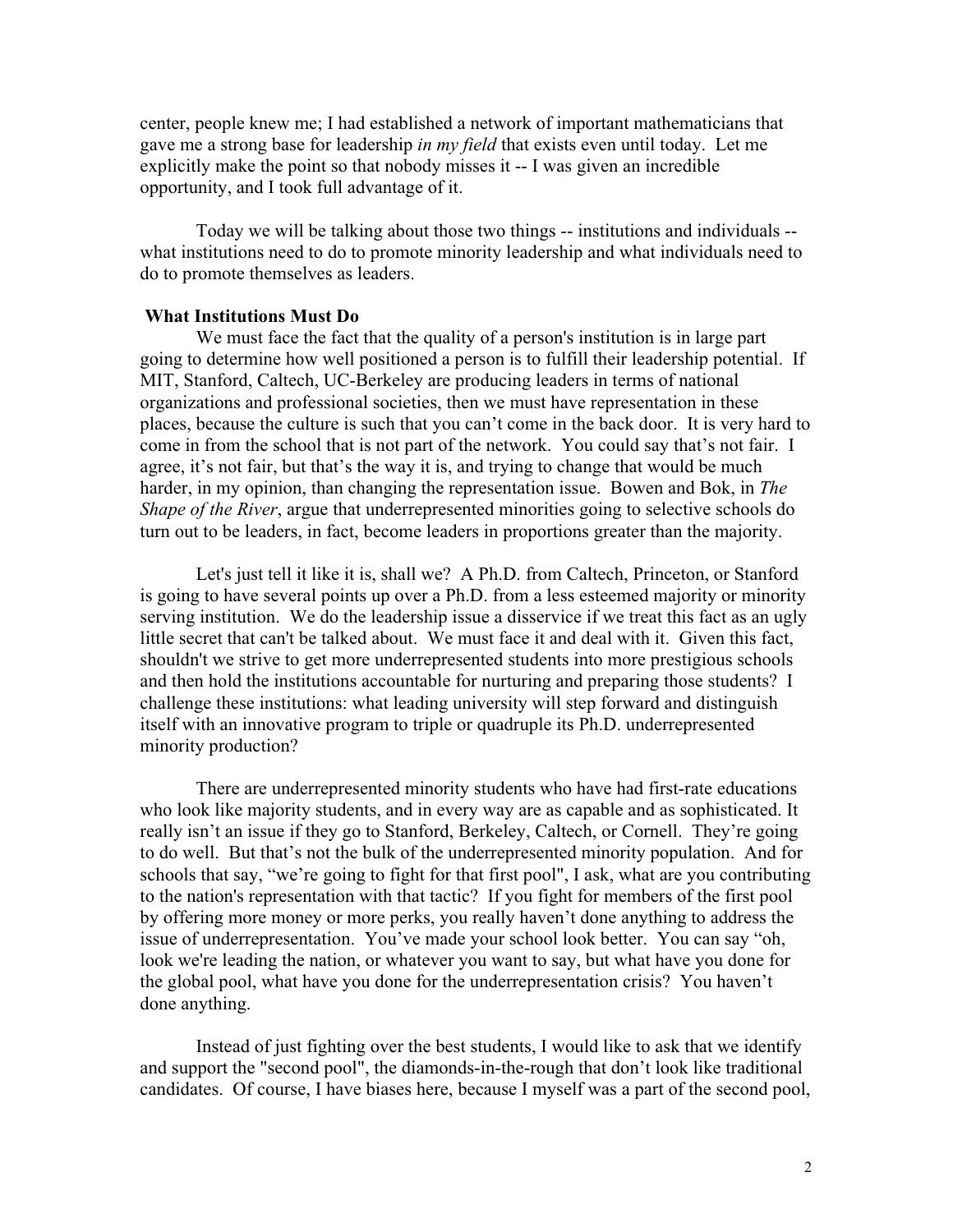and because I've had success with students from the second pool at Rice. By second pool, we do not mean second class. The second pool consists of individuals who are certainly talented and capable, and can succeed given proper guidance, but who either have not been properly developed or properly evaluated. It is this second pool that we are losing. They take special effort. They require mentoring, guiding, and sometimes remediation. They may make a slower start. In our department, we have mostly the second pool, and we produce quality graduates. Our second-pool minority students have been combined with first-pool traditional students, and to our credit we have learned how to make it work. After one or two years, our second-pool students often are viewed as comparable to anyone in the department. So Rice has shown that what we propose - looking more at second pool -- can be done successfully.

I'd like to say again that I came from this second pool, so I have some particular sensitivity here. I frequently tell our Graduate Admissions committee when I'm arguing for a certain minority student applicant, that they would not have accepted me based on the traditional criteria that they are applying. Our department is not that different from others. If we had gotten the quality of traditional applicants that Stanford gets, the faculty would have been extremely happy, we would have accepted them, and it would have been impossible to get a second-pool minority student accepted. But we didn't, so we accepted students who didn't have all A's necessarily or who had low board scores, but who had faculty saying this person is a very creative person. We have case after case of success under these parameters. Now we challenge other selective schools to do what Rice did.

Of course, if we look to this second pool, then we most likely will have to do more to help students overcome some lack of preparation. Retention activities are always important, but they are absolutely critical with this group. These students may face what I call the "moment of truth". This is a time when you change comfort levels. You go from a situation where you have been quite comfortable to one where you are uncomfortable. For an African American student it could be moving from a school that was predominantly African American to a school that is predominantly majority. It could be a change that occurs at first grade, middle or high school, college, graduate school, faculty, at a job, or even at a high-level leadership position. At Rice, it frequently happens to students who have come from minority schools. The main problem they're dealing with is feeling isolated and alone in an unfamiliar and seemingly unfriendly environment. The academic problems may or may not be present, but certainly the students are dominated by a drastic change in environment. A support group of caring individuals -- some peer, some faculty -- must intervene to smooth the transition and reduce the possibility of losing individuals at these critical junctures.

Universities must do more to support these activities as part of their mission. Retention activities must become much more a formal part of the reward system throughout all levels of the university -- undergraduate through tenure. To be successful, programs must be integrated into departments and not relegated to "minority land" led solely by staff. The scientific community is elitist about this activity as well. They will not respect it if it is not led by faculty members who understand faculty culture. At Rice,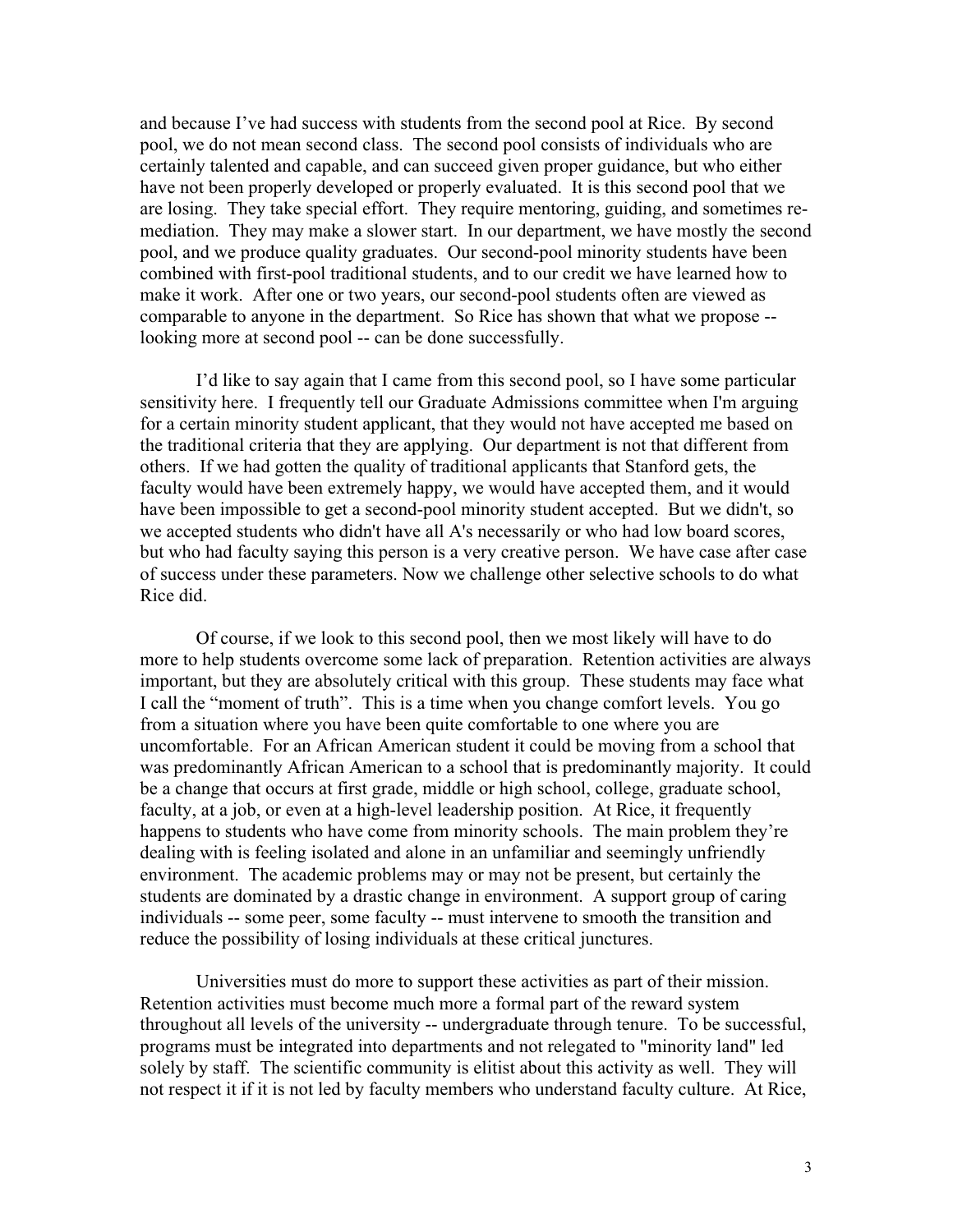we have been quite successful with a model of faculty leading our retention programs with extensive staff support. Universities should also reward faculty for their participation in these very time-intensive activities. It must become a formal part of the university reward system if we are to change the culture.

I'd like to ask that we hold presidents accountable for mandating change. Presidents talk a good game, but they must go down to the level of the dean and the chairs and say, "Look, this is a part of the mission and you must play a role in this. You will be held accountable. In turn, success in these areas will be reflected in the reward system." We must align the reward system with this mission. I have seen far too many times individuals who buy into the mission, work really hard with students (which costs them something, in terms of research productivity), then suffer at the time of promotion or at a time of tenure, because while the university said this was of value, it wasn't valued enough to be a part of the evaluation process.

I believe departments should be the unit of accountability. I don't believe all individuals should be the same. I think some faculty members are very good at certain things and others at other things, but I think a department is a sufficiently large unit to say it's good or bad at supporting our mission. It's done a good job of bringing in nontraditional students, nurturing them and educating them well. When departments are faced with this, however, they will say, "But how do we stay in the 'Top 10' and still do this?" I say, the accountability system should be such that you can't get in the Top 10 if you *don't*. We must make representation a criterion in judging how well departments are doing.

We must deal with the risk-averse problem in faculty hiring. Departments must say "We are being held accountable for more than just research. Look, this person is a good researcher but he will also give us many dimensions that we have never had." When I was hired, I was not the first choice. I know that. The first choice went on to a very undistinguished career. I was hired as a second choice. But I don't think I was evaluated with the expectation that I'd bring dimensions of teaching, of nurturing, of mentoring, of research, of national visibility. And yet, I can honestly say that I didn't doubt that I would do all those things even though those doing the hiring were not able to predict that.

As we move up through the selection ranks -- undergraduate admissions, graduate admissions, then departmental hiring -- selection becomes more and more traditional. By far, departmental hiring is the most traditional. I think most individuals in a department want to replicate themselves. I am good; therefore good people will look just like me. The department itself is extremely risk averse when a candidate looks a little different, and this surely includes underrepresented minorities. The dimensions in which they can contribute seem not to be evaluated at hiring time. In all, I believe that departmental hiring is perhaps the most problematic of all the admissions, if you will allow me to call it "admissions".

One difficulty that I have encountered with my own minority students is placing them after graduation in positions where they will be challenged. I think that they have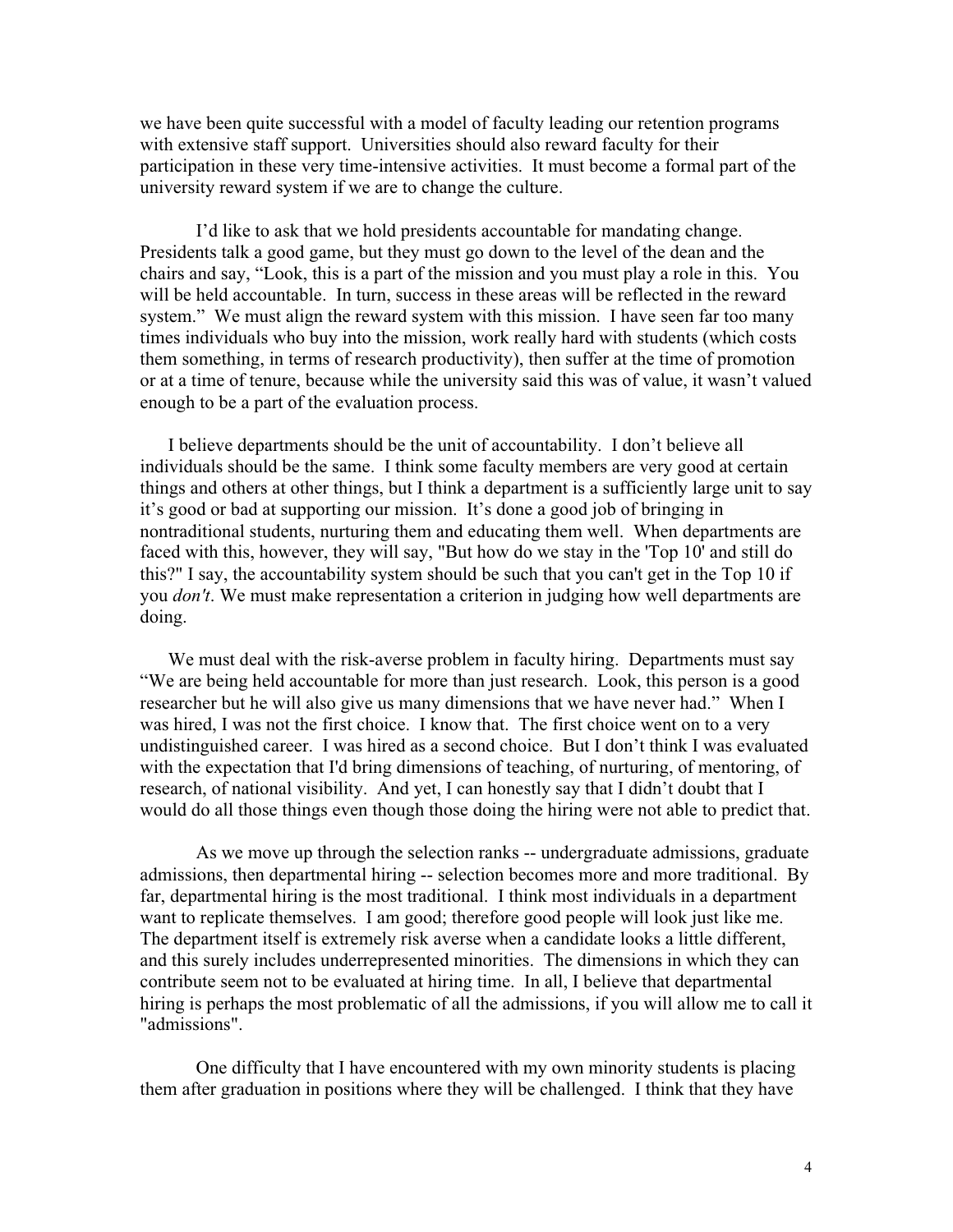started to reach their potential, they're ready to go, but they can't get the experience, the post doc experience, the faculty experience at a university that would be challenging to them, and yet I believe that they would be competitive there. They just need an entrée; they just need a way to get there, they need a similar opportunity to what I had at the University of Wisconsin. Perhaps what we need is a national high-level intern program where students are placed with leaders in their field. They would bring with them full funding and the research director would be charged with guaranteeing that the student is fully integrated into the research group. Funding agencies like NSF could make a real difference with such a program.

### **What Individuals Must Do**

Building a solid research career is the first essential to leadership in science. Throughout my career, it has been important to me to be recognized as a mathematician who happened to be a minority. I realized that I would be evaluated on my research credentials. The scientific community is elitist about this topic. They will not respect or promote the professional minority who does not have those credentials. I don't want to be a professional minority who happens to be a mathematician. I want to be a mathematician who happens to be a minority.

Because of this, I counsel students to get tenure first before they start doing outreach. Build your career as a scientist first, and then you will have a strong foundation on which to give to others.

Yet I find minority graduate students choosing the "comfortable" advisors. They tend to avoid the aggressive advisor or the aggressive research group. Their choice often will be a junior, non-tenured faculty member, or maybe a minority faculty member, and that's often not the best choice. This creates a double whammy for minority leadership. It puts too much burden on the young minority faculty member who is really trying to get tenure or go forward, and it doesn't position the student to establish a strong network. I believe these are things that can be dealt with through proper mentoring and advising. I've had numerous minority students at Rice who have said, "Oh no, I could never work with that person." But they did, and it was a wonderful experience.

Individuals must be bold in their *self*-development and *self-*promotion if they are to attain national leadership positions. Some minority students are bold and daring by nature or through positive experiences with risk-taking. As we all recognize however, the majority of underrepresented minority students are not. I have found in my work here at Rice that underrepresented minorities frequently shy away from self-promotion and are highly averse to risk-taking. Or sometimes they just don't know how to navigate the waters of the scientific-research world, making mentoring so essential to these students. A fundamental theorem of mentoring underrepresented minorities is this: assume students don't know what they should do and that they need your advice. A hands-off approach in mentoring underrepresented minorities just doesn't work. Oftentimes, I play the role of a caring father when the students that I mentor need correction or advice. If you must err, err on the side of too much rather than too little intervention. I have had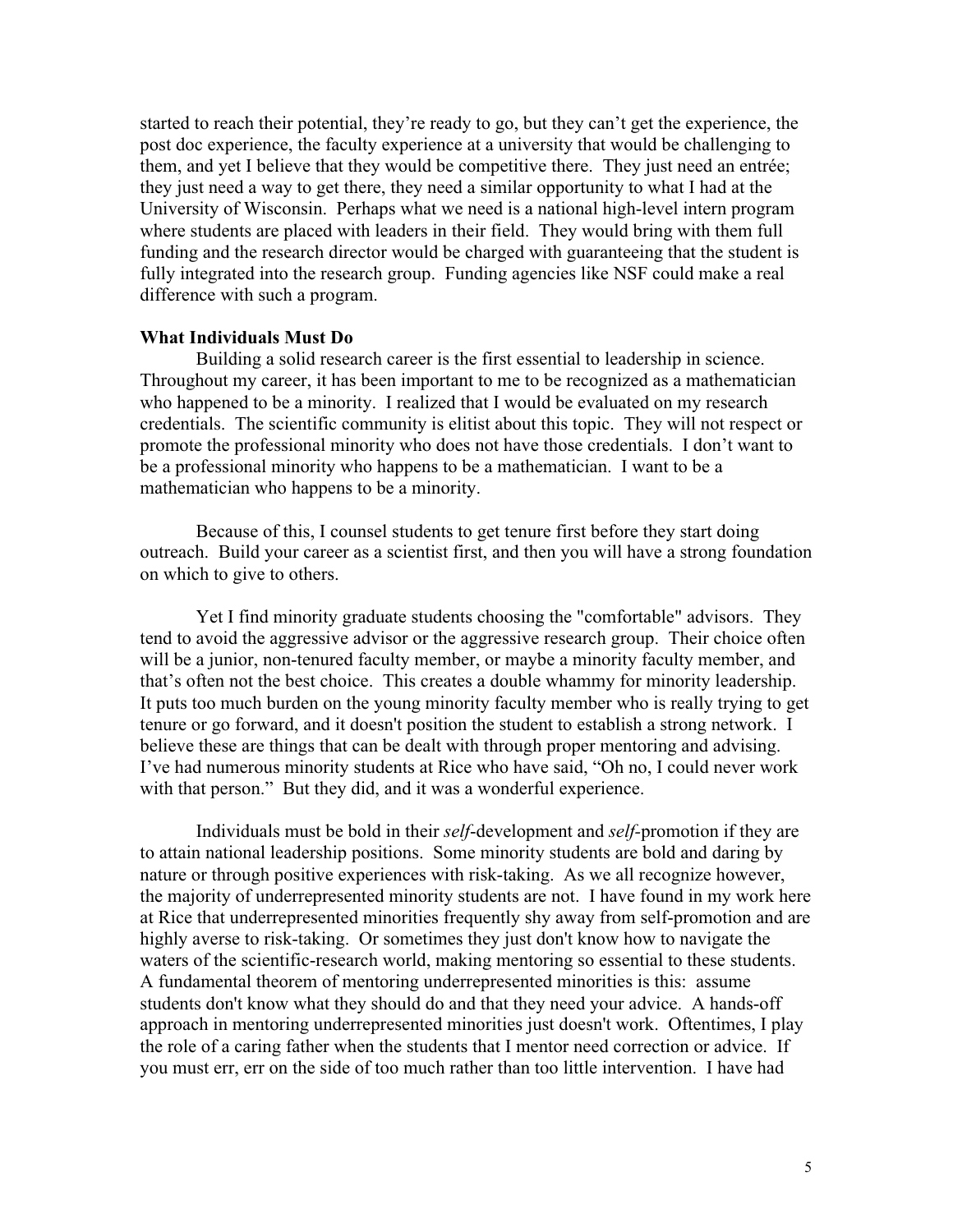students tell me -- we didn't know we needed mentoring; we didn't want mentoring, but now we realize that it was of great value.

Networking is absolutely critical to leadership, yet networking requires the boldness that we are talking about. It is highly unlikely that one can build a strong network through timidity. Professional development in networking is essential for underrepresented minorities. When you take minority students to conferences, *require* them to look for opportunities to network. Don't assume that they will just naturally do this. *Insist* that they ask questions of speakers in their area. Introduce them to your network of colleagues and include them in both social and professional situations. Also insist that they attend colloquia when they are at home and get to know the faculty in their department. That way they can become a part of their network as well. We all walk a tightrope of being too pushy and aggressive or too timid and passive, but if the student or young faculty member shows a genuine interest in the science, that will be valued by the senior person. Otherwise it will come across as self-promotion for its own sake.

Let your students know that *you* sometimes volunteer to give talks, that you have done your own share of self-promotion. Encourage students to *make* every opportunity to give talks and write papers. Professional rejection and failure hurts, but it won't kill you. We all have to learn to deal with failure.

We must insist that institutions change, and yet that is such a long, slow process that we can't wait for institutions to solve the problem of leadership for us. We must as individuals do all that we can to support and promote potential underrepresented minority leaders. We in this room are all examples that it can be done.

To conclude, here are some questions that I suggest as possible topics for our discussion throughout the day.

- 1. Can leadership be developed without first solving the underrepresented minority problem?
- 2. How much of a scientist does one have to be to be a successful leader? Is an end run around research desirable or advisable?
- 3. Is it easier to close the leadership gap than to close the scientific representation gap at level one research schools and other important places?
- 4. Some get Ph.D.s in science and move immediately into educational outreach or administrative positions. Should underrepresented minorities emulate this activity?
- 5. Can minority leadership problems be solved by minorities alone or any one segment of a population?
- 6. What categories do we need when evaluating success for underrepresented minorities, i.e. is it enough to treat all Hispanics as one?

I hope some of the issues I've shared with you will stimulate good conversation, thank you for coming, and now let's have some questions and discussion.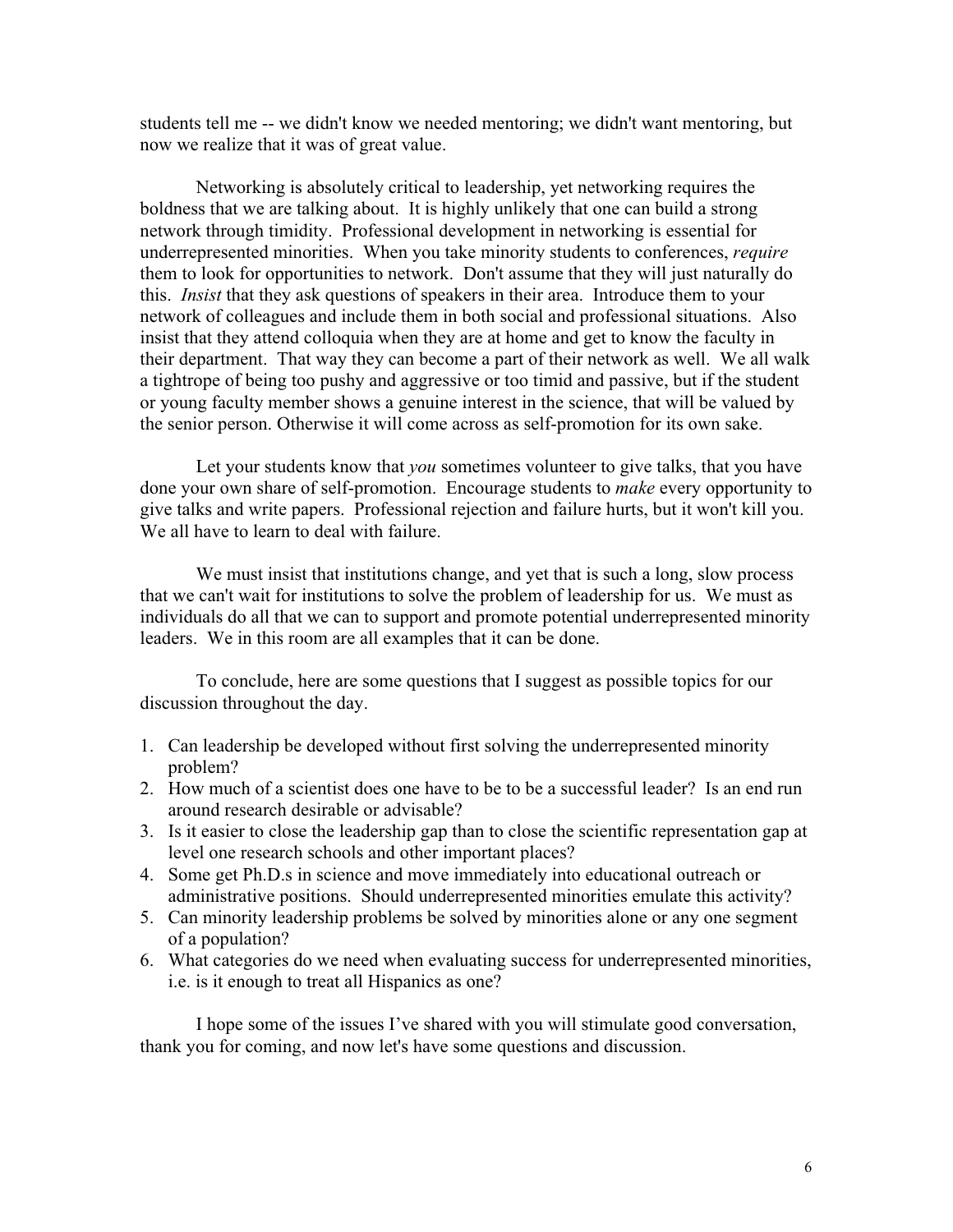# **Web Resources -- A Starter List:**

American Association for the Advancement of Science, Making Strides <ehrweb.aaas.org/mge/>

American Indian Science and Engineering Society <www.aises.org/>

Center for Excellence and Equity in Education <ceee.rice.edu>

Commission on Professionals in Science and Technology <www.cpst.org>

Diversity Works <www.aacu-edu.org/Initiatives/diversity.htm>

GEM Consortium (National Consortium for Graduate Degrees for Minorities in Engineering and Science, Inc.) <www.nd.edu/~gem/>

Hispanic Association of Colleges and Universities <www.hacu.net>

Hispanic Engineer & Information Technology <www.hispanicengineer.com>

Leaders Growing Leaders <endowment.pwcglobal.com>

MESA (Mathematics, Engineering and Science Achievement Program) <mesa.cuop.edu/states.html>

National Action Council for Minorities in Engineering <www.nacme.org>

National Society of Black Engineers <www.nsbe.org>

Science's NextWave <nextwave.science.org/>

Society for the Advancement of Chicanos and Native Americans in Science <www.sacnas.org>

Society of Hispanic Professional Engineers <www.shpe.org>

Technica, The Official Magazine of HENAAC <www.technicamag.com>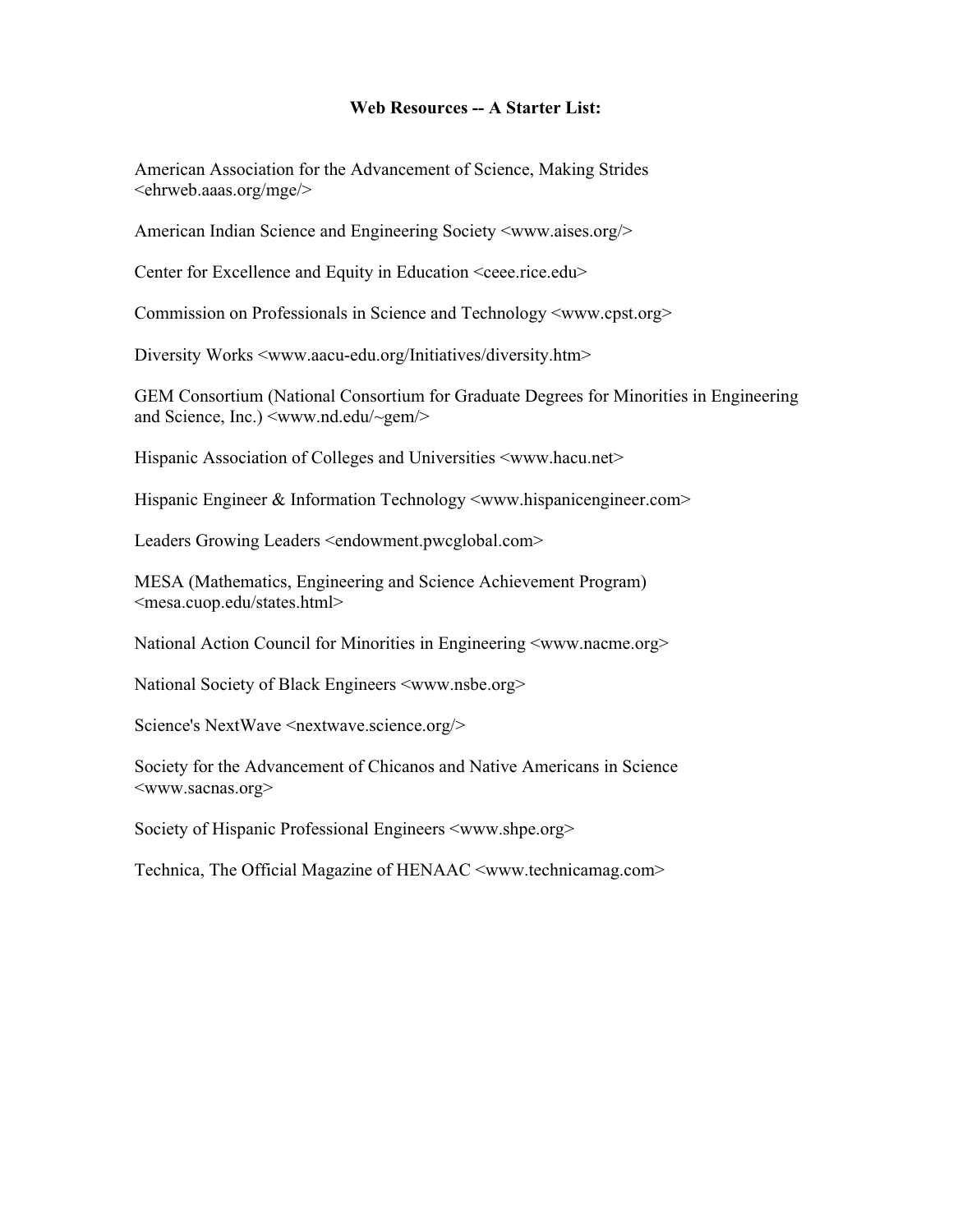# **Information about the Authors**

DARYL E. CHUBIN dchubin@nsf.gov

Daryl Chubin is Senior Policy Officer for the National Science Board (NSB) at the National Science Foundation (NSF). He joined NSF in 1993 as Division Director for Research, Evaluation and Communication in the Directorate for Education and Human Resources. During 1997, Dr. Chubin served on detail as Assistant Director for Social and Behavioral Sciences (and Education) at the White House Office of Science and Technology Policy. His Federal career began in 1986 at the Office of Technology Assessment, U.S. Congress.

Prior to 1986, Chubin taught at four universities, and currently is Adjunct Professor in two Washington, DC, area programs. He has published seven books and numerous policy reports, articles, and commentaries, including Rethinking Science as a Career: Perceptions and Realities in the Physical Sciences (coauthored, 1995), and Science, Technology, and Society: A Sourcebook on Research and Practice (coedited, 2000).

Chubin is a Fellow of the American Association for the Advancement of Science (AAAS), Chair-elect of AAAS Section X-Societal Impacts of Science and Engineering, President of the Commission on Professionals in Science and Technology, and a member of the NAE Forum on Diversity in the Engineering Workforce.

CYNTHIA LANIUS lanius@rice.edu

Cynthia Lanius is Executive Director of Rice University's Center for Excellence and Equity in Education. In this position she co-directs GirlTECH, a K-12 teacher professional development program that educates teachers to encourage girls' in computing. She serves as Director of Research and Evaluation for Rice's NSF-funded Alliances for Graduate Education and the Professoriate, and is Program Manager for NSF's Education, Outreach, and Training Partnership for Advanced Computational Infrastructure (EOT-PACI).

Before coming to Rice in March 1998, Lanius was a high school mathematics teacher. She maintains an extensive website of K-12 Teaching Activities that has had over a million visitors. <http://math.rice.edu/~lanius/Lessons>. She is an American Association of University Women (AAUW) Eleanor Roosevelt Teacher Fellow, a member of the National Council of Teachers of Mathematics, the Texas Computer Education Association, the Texas Association of Supervisors of Mathematics, and the AAUW. She and Tapia recently co-authored Underrepresented Minority Achievement and Course Taking: The Kindergarten-Graduate Continuum which can be found at <http://ceee.rice.edu/Books/DV/continuum/index.html>.